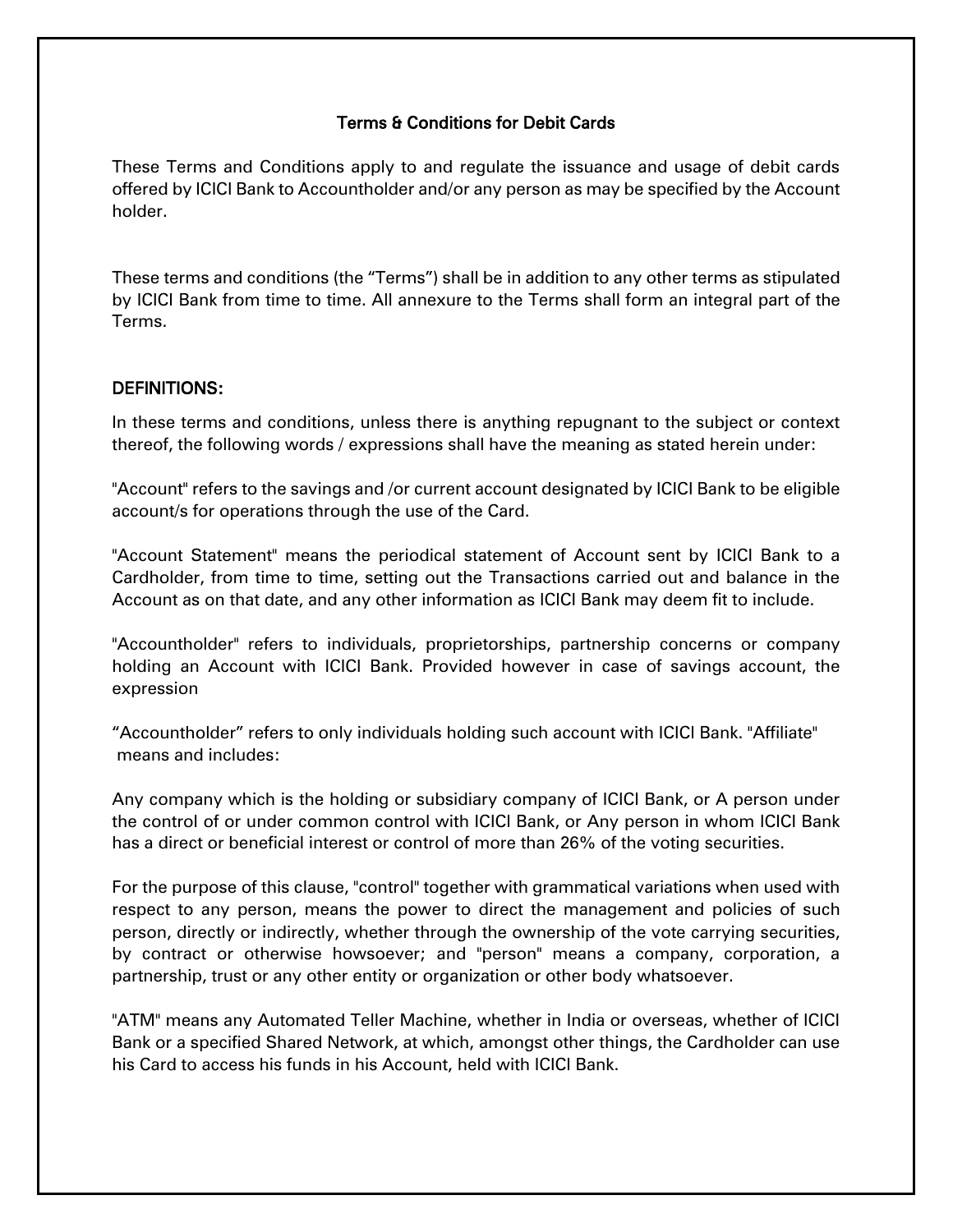"Card" refers to the ICICI Bank debit card issued to the Accountholder in India and/or any other person specified by the Accountholder to ICICI Bank.

"Cardholder" refers to the Accountholder of ICICI Bank or any such person authorized by the Accountholder to whom a Card has been issued and who is authorized to hold the Card. "ICICI Bank" or "the Bank" shall mean ICICI Bank Limited, a company incorporated under the Companies Act, 1956 and a bank within the meaning of the Banking Regulation Act, 1949, having its registered office at Landmark, Race Course Circle, Vadodara 390 007, and its corporate office at ICICI Bank Towers, Bandra Kurla Complex, Mumbai 400 051 (which expression shall, unless it be repugnant to the subject or context thereof, include its successors, representatives and assigns), the proprietors / owners of the Card. "ICICI Bank 24Hour Customer Care Center" refers to ICICI Bank -Phone Banking Service provided by ICICI Bank, which shall be available to all Cardholders. All Cardholders availing of the ICICI Bank 24Hour Customer Care Center shall be bound by the terms and conditions stipulated by ICICI Bank in this regard.

"International Transactions" refers to the Transactions entered into by the Cardholder on his internationally valid Card outside of India, Nepal and Bhutan.

"Internet Website" shall mean websites of the Merchant Establishments wherever located which honor the Card for payments to be made by the Cardholder of the goods and services purchased through these websites or otherwise and shall include among others, the websites of stores, shops, restaurants, hotels, utility companies, railways and airline organizations advertised as honoring the Card.

"Merchant Establishment" shall mean such physical and/or virtual establishments, wherever located, which honor a VISA / VISA Electron card or MasterCard and shall include, among others, stores, shops, restaurants, hotels and airlines cash advance points including ATMs and mail order advertisers (whether retailers, distributors or manufacturers).

"Merchant" means any person who owns or manages or operates a Merchant Establishment. "PIN" means the Personal Identification Number allocated to the Cardholder by ICICI Bank or chosen by the Cardholder/ Bank from time to time, in relation to the Card.

"POS Terminal" means the point of sale (POS) electronic terminals at Merchant Establishments whether in India or overseas, capable of processing card transactions and at which, amongst other things, the Cardholder can use his Card to access the funds from the Account linked with the Card to make purchases.

"Primary Account" shall mean such primary Account that is linked to the Card.

"Reward Points" shall mean points awarded by ICICI Bank under the Reward Program. "Reward Program" refers to the program wherein the Cardholder shall get Reward Points on the amounts spent by him/her using the Card at the Merchant Establishments.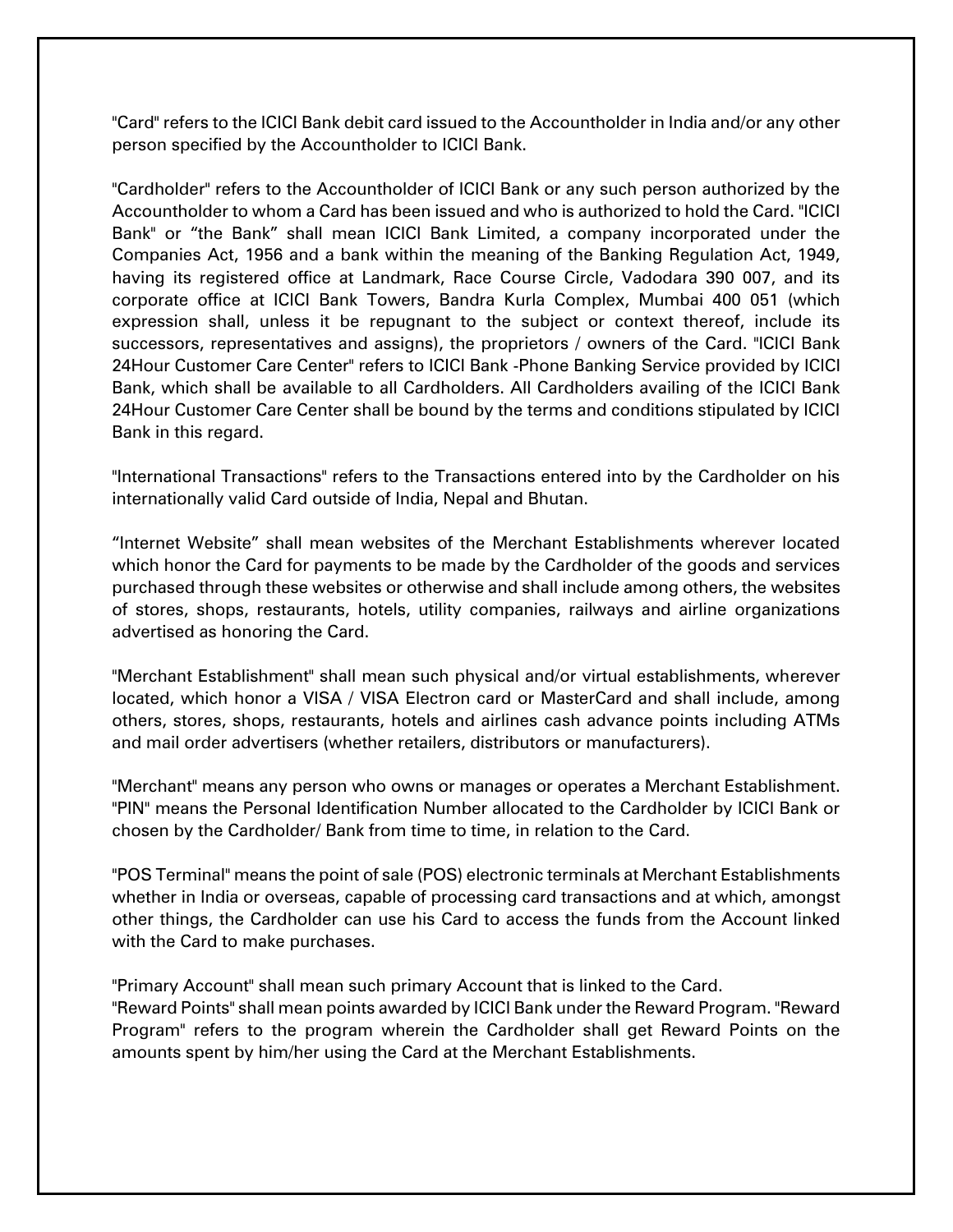"Shared Network" shall mean VISA or MasterCard or any other networks which honor the Card.

'Tariff Annexure' means an annexure detailing the charges applicable for the services offered on the Card. These charges are subject to changes at the sole discretion of ICICI Bank.

However normally such changes in charges may be made only with prospective effect giving prior notice of 1 month to the Cardholder.

"Valid Charge" means a charge incurred by the Cardholder for purchases of goods or services on the Card and any other charge as may be included by ICICI Bank from time to time for the purpose of this Reward Program.

"High Risk Countries (HRC)" means those countries where the risk of data pertaining to the Card getting compromised post any transaction being carried out in such countries is high and are categorized as high risk countries by ICICI Bank based on the Cards being used in such countries by the Card Member and various disputes and/or frauds that are reported by the Card Member's from time-to-time.

#### INTERPRETATION:

a) All references to singular include plural and vice versa and the word "includes" should be construed as "without limitation".

b) Words importing any gender include the other gender.

c) Reference to any statute, ordinance or other law includes all regulations and other instruments and all consolidations, amendments, re-enactments or replacements for the time being in force.

d) All headings, bold typing and italics (if any) have been inserted for convenience of reference only and do not define limit or affect the meaning or interpretation of the Terms.

e) References to VISA/MASTERCARD regulations pertain to the guidelines issued by VISA/MASTERCARD to all the member banks of its network.

f) The rules of interpretation as set out in the General Clauses Act shall, unless it is repugnant to the subject or context thereof, apply to the Terms as if incorporated herein.

# APPLICABILITY OF TERMS:

The Terms form the contract between the Cardholder and ICICI Bank. The Cardholder shall be deemed to have unconditionally agreed to and accepted the Terms by signing the Card application form, or acknowledging receipt of the Card in writing, or by signing on the reverse of the Card, or by performing a transaction with the Card or by requesting POS activation of the Card or activation through ATM or by requesting through ICICI Bank's 24-Hour Customer Care Center or after 10 days have elapsed since the Card was dispatched to his address on record.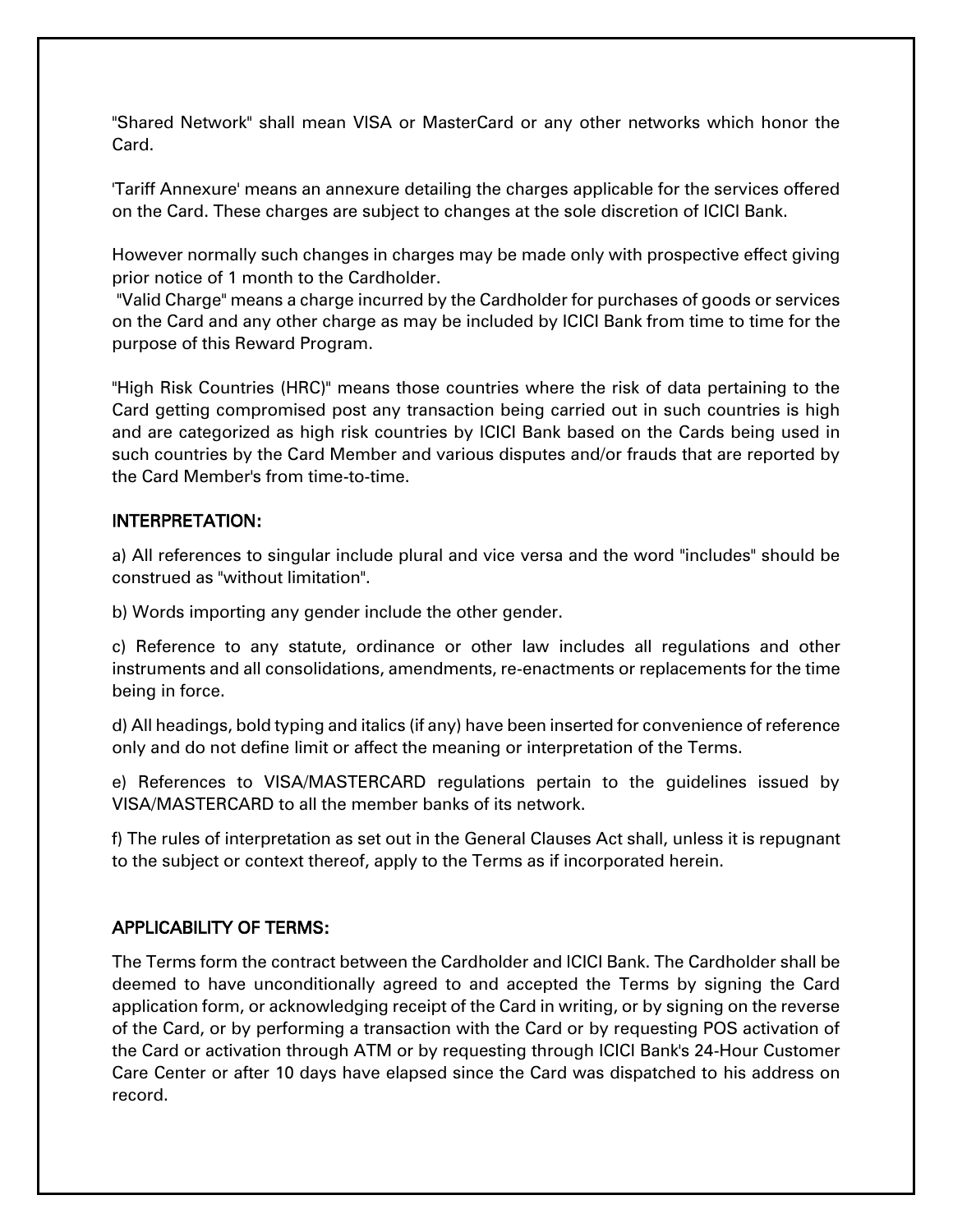The Terms will be in addition to and not in derogation of the terms and conditions relating to the Account of the Cardholder. The Cardholders availing of any services / facilities including but not limited to enquiry on transactions, Statement details through ICICI Bank 24-Hour Customer Care Center, ICICI Bank internet banking and/or any other channels, shall at all times continue be bound by the terms and conditions stipulated by ICICI Bank from time to time for such services / facilities.

#### BENEFITS OF CARD:

The Cardholder can access cash at the ATM/ at ICICI Bank branch, make payments at Merchant Establishments, ascertain information about his Account balance through the use of the Card at ATMs/ICICI Bank 24 Hour Customer Care/ Infinity /Corporate Internet Banking / by using Corporate Care Services or otherwise, place request for renewal of the fixed deposit held with ICICI Bank, or any such services as specified by ICICI Bank from time to time. The Cardholders availing of any such services through the use of the Card shall be bound by the terms and conditions stipulated by ICICI Bank, and as amended from time to time, with respect to such services. The Card is valid for use at ATMs and Merchant Establishments in India and abroad. However, the Card is not valid for payment in foreign exchange at Merchant Establishments in India, Nepal and Bhutan. The Card is valid up to the last day of the month indicated on the Card. Upon occurrence of the Transaction, the Account linked with the Card shall be instantaneously debited by ICICI Bank.

#### PERSONAL IDENTIFICATION NUMBER:

To enable the Cardholder to use the Card, a Personal Identification Number (PIN) will be issued to him in the first instance. ICICI Bank exercises utmost care and caution when issuing the PIN/s and also ensures, to the maximum extent possible, that the same is not disclosed to anyone except the Cardholder. The PIN shall be mailed to him and the Cardholder shall ensure that the same is received in a sealed envelope. This PIN may subsequently, be changed by the Cardholder, at his own risk, at any ICICI Bank ATM or at designated ICICI Bank branches or at the ICICI Bank 24Hour Customer Care Center. The Cardholder acknowledges, represents and warrants that the PIN issued to it provides access to the Account and that the Cardholder accepts the sole responsibility for use, confidentiality and protection of the PIN, as well as for all orders and information changes entered in to the Account using such PIN. The Cardholder shall not record the PIN in any form so as to facilitate PIN coming to knowledge of a third party. The Cardholder grants express authority to ICICI Bank for carrying out transactions and instructions authenticated by the PIN and shall not revoke the same. ICICI Bank has no obligation to verify the authenticity of the transaction instruction sent or purported to have been sent from the Cardholder other than by means of verification of the Cardholder's PIN. The Cardholder shall at all times take all appropriate steps as mentioned in the Terms to maintain the security of the PIN. ICICI Bank may, in its absolute discretion issue a new PIN on the existing Card. Subject to the provisions stated herein and as specified by ICICI Bank from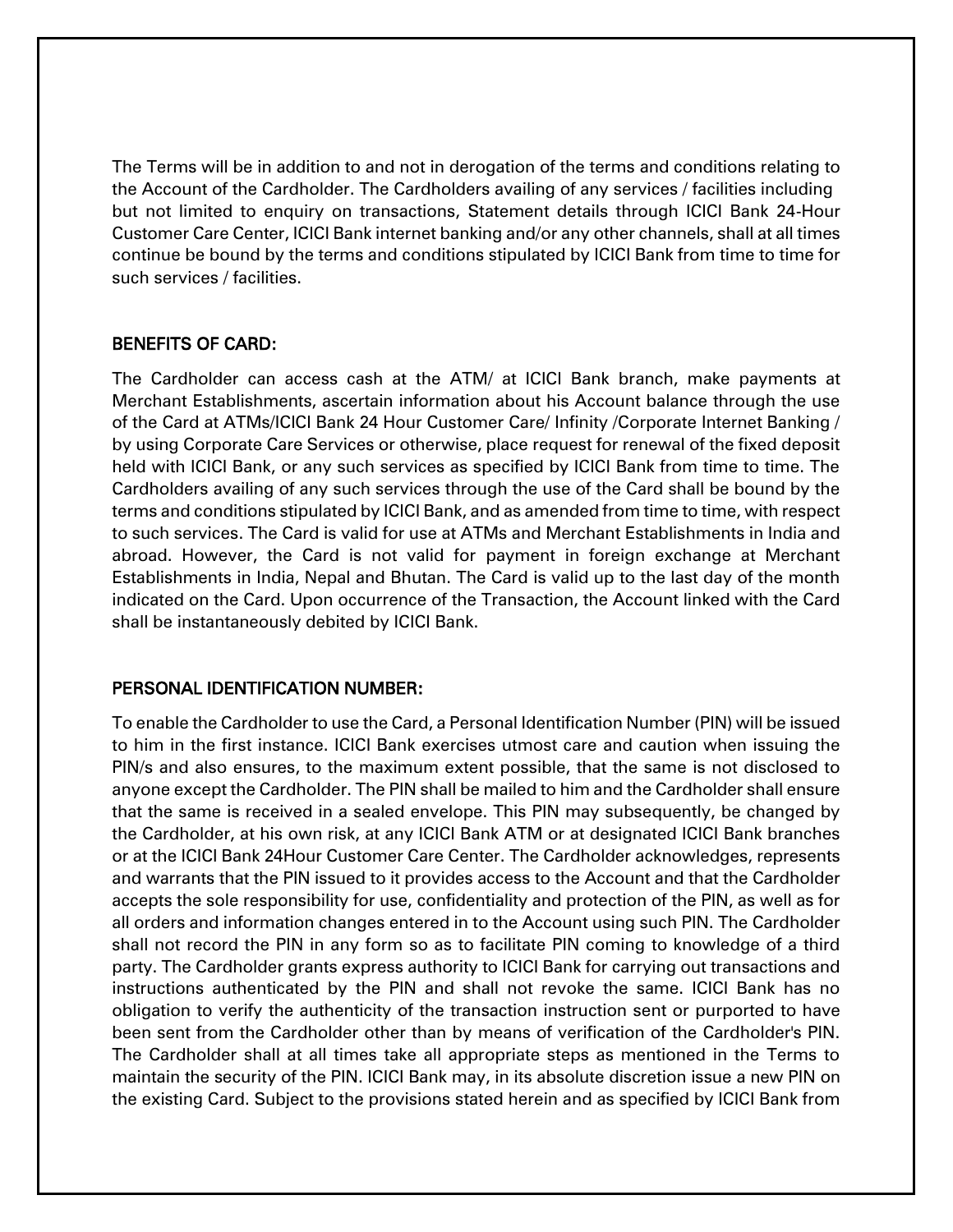time to time, the Cardholder will not hold ICICI Bank liable in case of any improper/ fraudulent/unauthorized/ duplicate/erroneous use of the Card and/or the PIN. ICICI Bank will also not be liable for any consequences connected with the use/ misuse of the Card by any third party due to the Card falling in the hands of any third party or the PIN coming to the knowledge of any third party. If any third parties gain access to the services, including the Account, the Cardholder will be responsible and shall indemnify ICICI Bank against any liability, costs or damages arising out of such misuse / use by third parties based upon or relating to such access and use or otherwise.

# LOST OR STOLEN CARDS:

If a Card is lost or stolen, the Cardholder must file a report with the local police and send a copy of the same to ICICI Bank. The Cardholder may report a Card loss over the telephone to any of ICICI Bank's 24-Hour Customer Care Centers or by way of written communication or by fax to his branch of ICICI Bank or such other mode as may be acceptable to ICICI Bank.

ICICI Bank upon adequate verification will temporarily suspend the Card, and will subsequently hotlist/cancel the Card during working hours on a working day of ICICI Bank following the receipt of such intimation. If the Cardholder loses his Card overseas, he may either follow the above procedure or may report the loss through the VISA/MASTERCARD Global Emergency Assistance help lines; the charges for the usage of such services shall be borne by the Cardholder. The Cardholder is responsible for the security of the Card and shall take all steps towards ensuring the safekeeping thereof. Subject to Clause 10 of the Terms, the Cardholder will be liable for all charges incurred on the Card until the Card is hot listed/ cancelled. Further, in the event ICICI Bank determines that the aforementioned steps are not complied with, financial liability on the lost or stolen Card would rest with the Cardholder. The Cardholder shall take cognizance of the fact that once a Card is reported lost, stolen or damaged and is subsequently found, the same shall be promptly cut in half, returned to ICICI Bank and adequate care taken to prevent its misuse.

ICICI Bank constantly monitors the risk of using the Card in the High Risk Countries. ICICI Bank will attempt to call the Card Members to inform them about the probable fraud risk that could emanate from such Card usage at High Risk Countries and shall seek consent from the Card Member to block the Card from further usage. In the event, the Card Member chooses not to block the Card after being informed by ICICI Bank of probable fraud risk or are not contactable by ICICI Bank, ICICI Bank shall not stand liable or responsible in any manner for any fraudulent transactions reported to it thereafter on account of fraudulent usage of the Card or otherwise.

# SURRENDER/REPLACEMENT OF CARD:

The Card issued to the Cardholder shall remain the property of ICICI Bank and will be surrendered to ICICI Bank, on request. The Cardholder shall return the Card to ICICI Bank for cancellation in the event the Cardholder no longer requires the services or if the services are withdrawn by ICICI Bank for any reason whatsoever. ICICI Bank, may, in its absolute discretion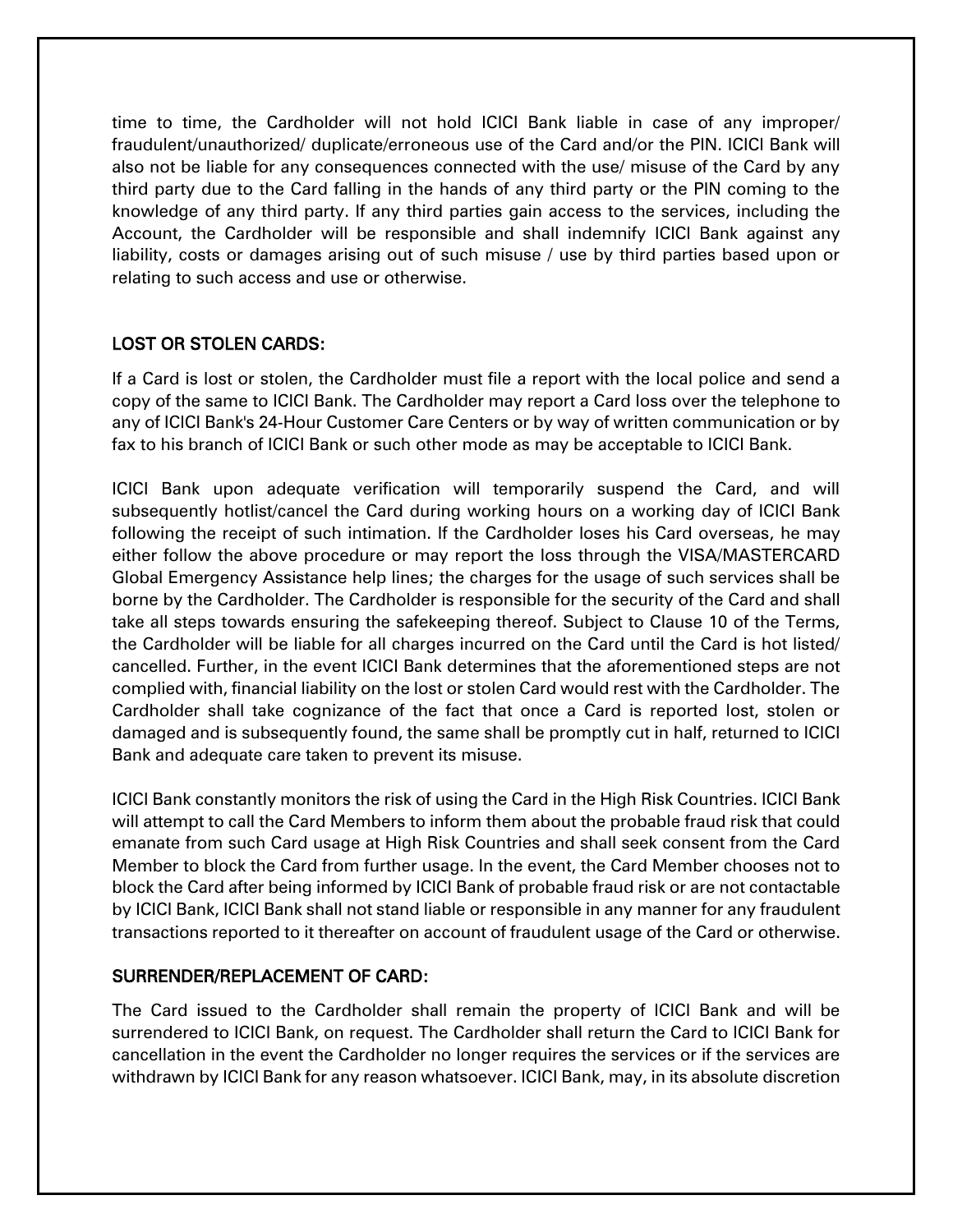issue a replacement Card along with a new PIN to the Cardholders, including for any loss/ stolen Card.

# TERMINATION:

The Cardholder may discontinue/ terminate the Card anytime by a written notice to ICICI Bank accompanied by the return of the Card cut into two pieces diagonally. The Cardholder shall be liable for all charges incurred, up to the receipt of the written notice duly acknowledged by ICICI Bank. ICICI Bank may at any time, with or without notice, as to the circumstances in ICICI Bank's absolute discretion require, terminate the Card.

#### USAGE GUIDELINES:

The Cardholder shall at all times ensure that the Card is kept at a safe place and shall under no circumstances whatsoever allow the Card to be used by any other individual. The Cardholder will sign the Card immediately upon receipt. The Cardholder must change the PIN assigned by ICICI Bank after the first usage and choose another PIN as a safety measure for secured usage of the Card. The Cardholder will be responsible for all facilities granted by ICICI Bank and for all related charges and shall act in good faith in relation to all dealings with the Card and ICICI Bank. ICICI Bank reserves the right to change the types of Transactions supported by the Card subject to a notice being given to the Cardholder in accordance with Clause 24. The Cardholder shall notify ICICI Bank immediately of any error or irregularity in maintaining the Account/ Card by ICICI Bank at any ICICI Bank's 24-Hour Customer Care Centers or by way of written communication or by fax to his branch of ICICI Bank or such other mode as may be acceptable to ICICI Bank. International Debit Cards can be used only for permissible current account transactions under the Foreign Exchange Management Act (FEMA), 1999 (and/or any other applicable laws) and the item-wise limits as mentioned in the Schedules to the Government of India Notification No.G.S.R. 381(E) dated May 3, 2000, as amended from time to time, are equally applicable to payments made through use of these Cards. International Debit Cards can be used on Internet for any purpose for which exchange can be purchased from an authorized dealer in India. International Debit Cards cannot be used on internet for purchase of prohibited items like lottery tickets, banned or proscribed magazines, participation in sweepstakes, and payment for call-back services, remittance in any form towards overseas forex trading, margin calls to overseas exchanges/overseas counterparty, trading in foreign exchange in domestic/overseas markets etc. or any illegal activities; no withdrawal of foreign exchange is permitted for such items /activities. The Cardholder is under an obligation not to countermand an order/ Transaction which he/she has conducted with the Card.

# LIABILITY IN CASE OF UNAUTHORIZED TRANSACTIONS

If a Card is lost or stolen or in the event of any unauthorized transaction on the Card, the Card Member must immediately report the loss/theft to ICICI Bank in accordance with the provisions detailed herein above. The Cardholder must also immediately notify the loss/ theft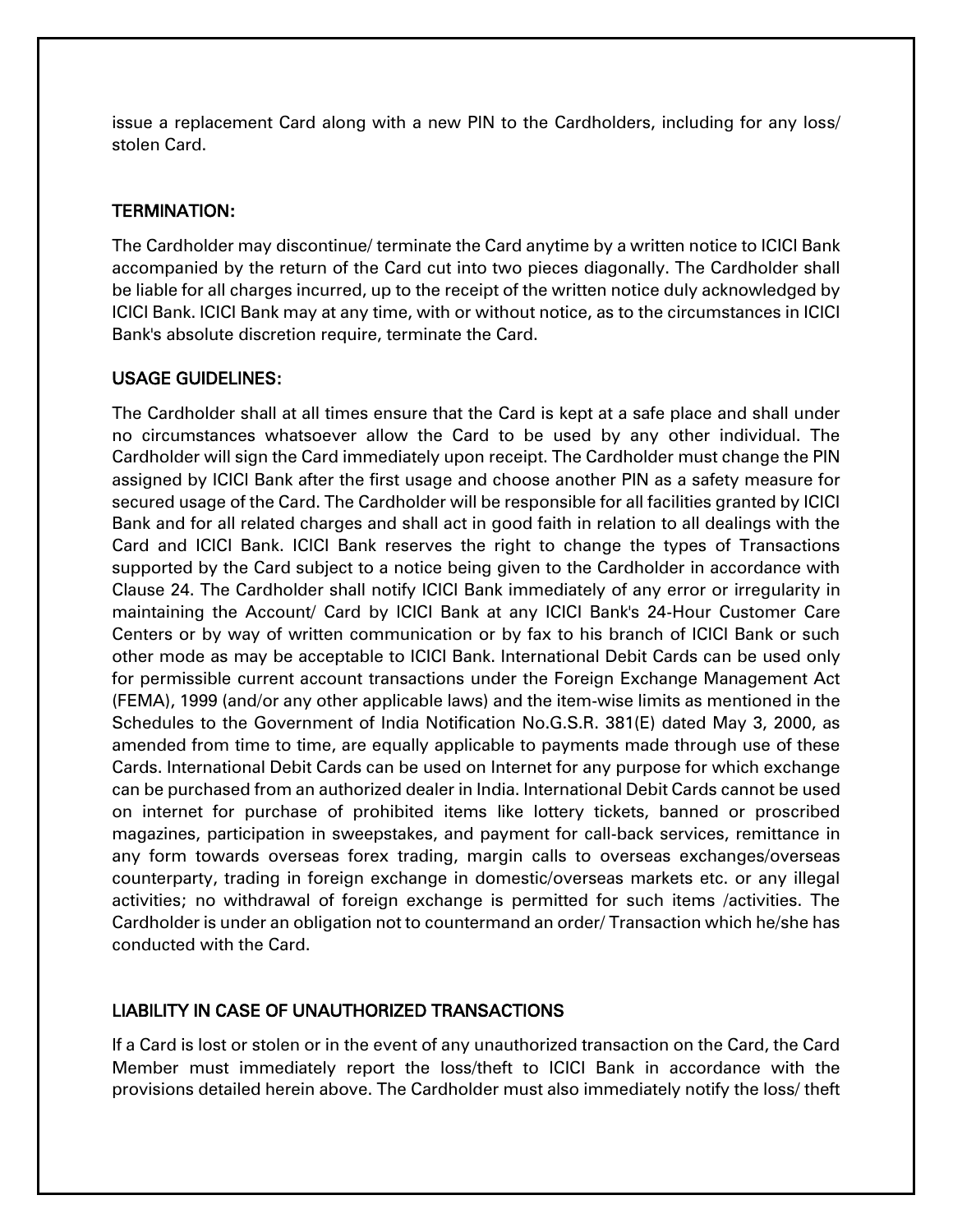of the Card by calling the ICICI Bank's 24hour Customer Care Center or by way of a written communication or fax to his branch of ICICI Bank or such other mode as may be acceptable to ICICI Bank.

The Cardholder shall not bear any financial liability, to the extent of and in accordance with the provisions of this section, for an unauthorized transaction (except ATM cash withdrawal and online Debit Card usage) provided he/ she notifies ICICI Bank in writing immediately of such unauthorized transaction and the Cardholder is not, in the opinion of ICICI Bank, guilty of negligence, fraud or collusion. The said benefit shall be available to Cardholder subject to the terms contained herein and the amount of the above referred unauthorized transaction shall be credited to the Account, only in the event the following conditions are fulfilled:

i. If the Card is duly reported to be lost/ stolen by the Cardholder as per the procedure laid down by ICICI Bank and upon the Cardholder submitting a copy of the FIR reporting such loss/ theft of the Card to ICICI Bank; If the said unauthorized transaction/s is/ are conducted within a period of 15 days prior to the date of such reporting of loss/ theft of the Card to ICICI Bank; ii. If the Cardholder has conducted at least one purchase transaction using the Card, within 3 months prior to the date of such reporting of loss/ theft of the Card; and

iii. If the Cardholder has registered his mobile number with ICICI Bank for mobile banking facility. However, ICICI Bank may, at its sole discretion deny the Cardholder the said benefit entirely or increase the amount of the Cardholder's liability in this regard:

i. If ICICI Bank, in its sole opinion, determines, based on available evidence (provided by the Cardholder and/ or otherwise obtained) that the Cardholder was grossly negligent or fraudulent in the handling of the Account or the Card (including protecting the Card, or Account or PIN, and reporting the loss or unauthorized Transactions) and/ or ii. If ICICI Bank, in its sole opinion, determines that further investigations are required, including those for the unauthorized transactions and/or merchant types; and/or iii. If the prior account history of the Cardholder is unsatisfactory;

The responsibility of ICICI Bank for the non-execution or defective execution of an unauthorized transaction is limited to the principal sum and the loss of interest, subject to the provisions of the law governing the terms. Provided further that the total liability of ICICI Bank in this regard for any unauthorized transaction conducted on the Card shall be limited to ₹1,00,000 (Rupees One Lakh only) only and the same is subject to change, at the sole discretion of ICICI Bank, from time to time.

# MULTIPLE ACCOUNTS

The Cardholder agrees that in case he has multiple accounts with ICICI Bank, ICICI Bank will decide the number of accounts, which will have the Card facility on them. In case of Cards linked to multiple Accounts, fast cash Transactions on ICICI Bank ATMs, all Transactions done on Shared Network ATMs and POS Terminal Transactions carried out with the Card will be affected only on the Primary Account. ICICI Bank will debit the Accounts linked to the Card for the value of all purchases of goods or services, cash, fees, charges and payments payable by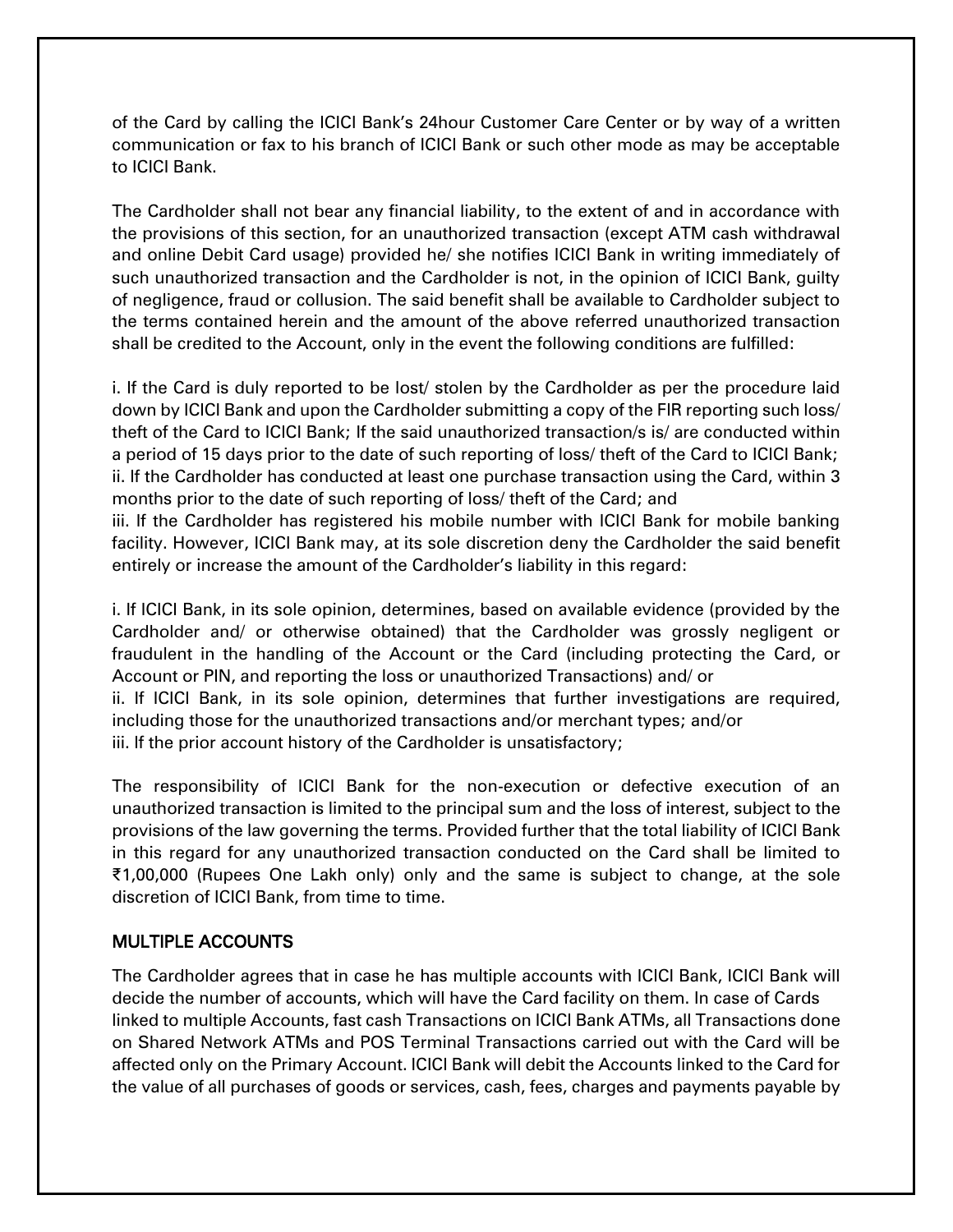the use of the Card. All Transactions will be reflected in the Account Statement of the Account(s), which are linked to the Card.

#### STATEMENTS AND RECORDS

The Cardholder can get a verbal or written history of his Transactions by calling the ICICI Bank 24Hour Customer Care Center. The Cardholder can also check the transaction records from the Account Statement available online at ICICI Bank's website and last 10 transactions on ICICI Bank ATM. The Cardholder will inform ICICI Bank in writing within 15 days, if any irregularities or discrepancies exist in the transactions/ particulars of the Account on any Account Statement that is made available to the Cardholder. If ICICI Bank does not receive any information to the contrary within 15 days ICICI Bank may assume that the Account Statement and the transactions are correct. To ensure the Cardholder's interests, ICICI Bank may record on camera or on videotape, at its own discretion the access to and the presence of any person while availing the use of the Card facilities. All records maintained by ICICI Bank, in electronic or documentary form of the instructions of the Cardholder and such other details (including but not limited to payments made or received) pursuant to the Terms, and all camera/video recordings made as mentioned above shall as against the Cardholder, be deemed to be conclusive evidence of such instructions and such other details.

# ATM USAGE:

The Card can be used at the ATM locations with the help of the confidential PIN. All Transactions conducted with use of the PIN will be the Cardholder's responsibility. The Cardholder agrees that he will be allowed to withdraw only a certain amount of cash per transaction per day as determined by ICICI Bank irrespective of the credit balance in the Account(s). This amount will be announced from time to time. Any attempt to violate this limit may lead to withdrawing of his Card facility. When the Cardholder completes a transaction through an ATM he can opt to receive a printed transaction record i.e. the transaction slip/ ATM receipt. The amount of available funds is shown on this ATM receipt when the Cardholder uses his Card. The Cardholder is advised to retain the record of Transactions generated by the ATM with him. The Cardholder agrees not to attempt to withdraw using the Card unless sufficient funds are available in the Account. The onus of ensuring adequate Account balances is entirely on the Cardholder.

# MERCHANT LOCATION USAGE:

The Card is acceptable at all Merchant Establishments in India and abroad which display the logos of ICICI Bank/VISA/MASTERCARD and/or such other agencies recognized by ICICI Bank and which have a POS terminal. The Card is for electronic use only as in the case of the charge slip/ sales slip printed electronically from the POS terminal. The Cardholder must sign a sales slip whenever the Card is used at a Merchant Establishment and should retain his copy. The Bank at an additional charge may furnish copies of the sales slip. Any sales slip not personally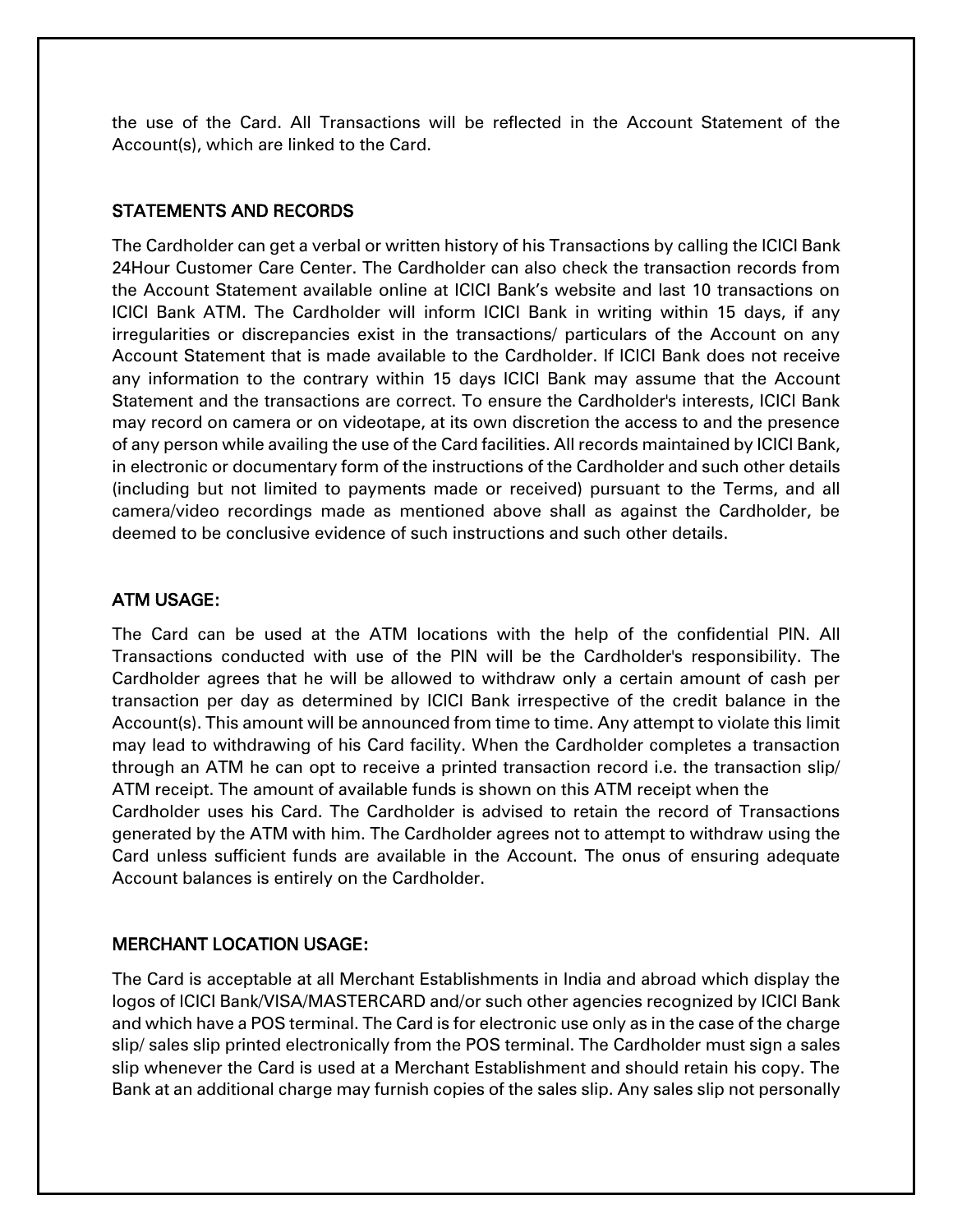signed by the Cardholder, but which can be proved as being authorized by the Cardholder will be his liability. The Card is operable with the help of the Cardholder's signature or the PIN at POS terminals installed at Merchant locations depending on the functionality of the POS Terminal. The Bank will not accept responsibility for any dealings, which the Cardholder may have with the Merchant including but not limited to the supply of goods and services. In the event the Cardholder has any complaints concerning any Merchant Establishment, the Cardholder with the Merchant Establishment should resolve the matter and failure to do so will not relieve him from any obligations to ICICI Bank.

However, the Cardholder should notify ICICI Bank of this complaint immediately. ICICI Bank accepts no responsibility for any surcharge levied by any Merchant Establishment and debited to the Account linked with the Card with the Transaction amount. Any charge or other payment requisition received from a Merchant Establishment by ICICI Bank for payment shall be conclusive proof that the charge recorded on such requisition was properly incurred at the Merchant Establishment for the amount and by the Cardholder using the Card referred to in that charge or other requisition, except where the Card has been lost, stolen or fraudulently misused, the burden of proof for which shall be on the Cardholder. In case a Cardholder wishes to cancel a completed transaction due to an error or on account of merchandise return, the Merchant must cancel the earlier sales slip and the Cardholder must retain a copy of the cancelled sales slip. In the event of reversal/refund of debits due to such Transactions charge slip / sales slip needs to be produced by the Cardholder, if called for. The Card is not to be used at hotels during check-in and also at other locations where paying arrangement is done before completion of the purchase transaction or service.

# REWARD PROGRAM

Under the Reward Program, ICICI Bank shall award Reward Points for Valid Charges incurred by the Cardholders on the Card. ICICI Bank shall also at its sole discretion award additional Reward Points to the Cardholder. ICICI Bank Reward Points, as earned by the Cardholder, shall be indicated in the account statement sent to the Cardholder from time to time. It is to be noted that Reward Program shall not be applicable to partnership concerns or company (ies) holding an Account with ICICI Bank.

On redemption, the Rewards Points so redeemed will automatically stand reduced from the accumulated Reward Points in the Card-Account. Computation of the Reward Points shall be final, conclusive and binding on the Cardholder and will not be liable to any dispute or questioning. Any tax (es) or charges payable to the Government or any other authority or body or any participating establishment which may arise or accrue to the Cardholder by redemption as aforesaid or otherwise as a result of this Reward Program, shall be to the sole account of the Cardholder. ICICI Bank expressly reserves the right, at any time and without prior notice to the Cardholders, to add to and /or alter, modify, change or vary all or in part, this Reward Program, or withdraw it altogether. Nothing contained in this Reward Program shall be construed as a binding obligation upon ICICI Bank or any participating establishment to continue the Reward Program in the event of the termination of the Reward Program or otherwise. This Reward Program is voluntary and it is understood that a Cardholder in the normal course of Card usage voluntarily incurs all charges. Disputes, if any, arising out of or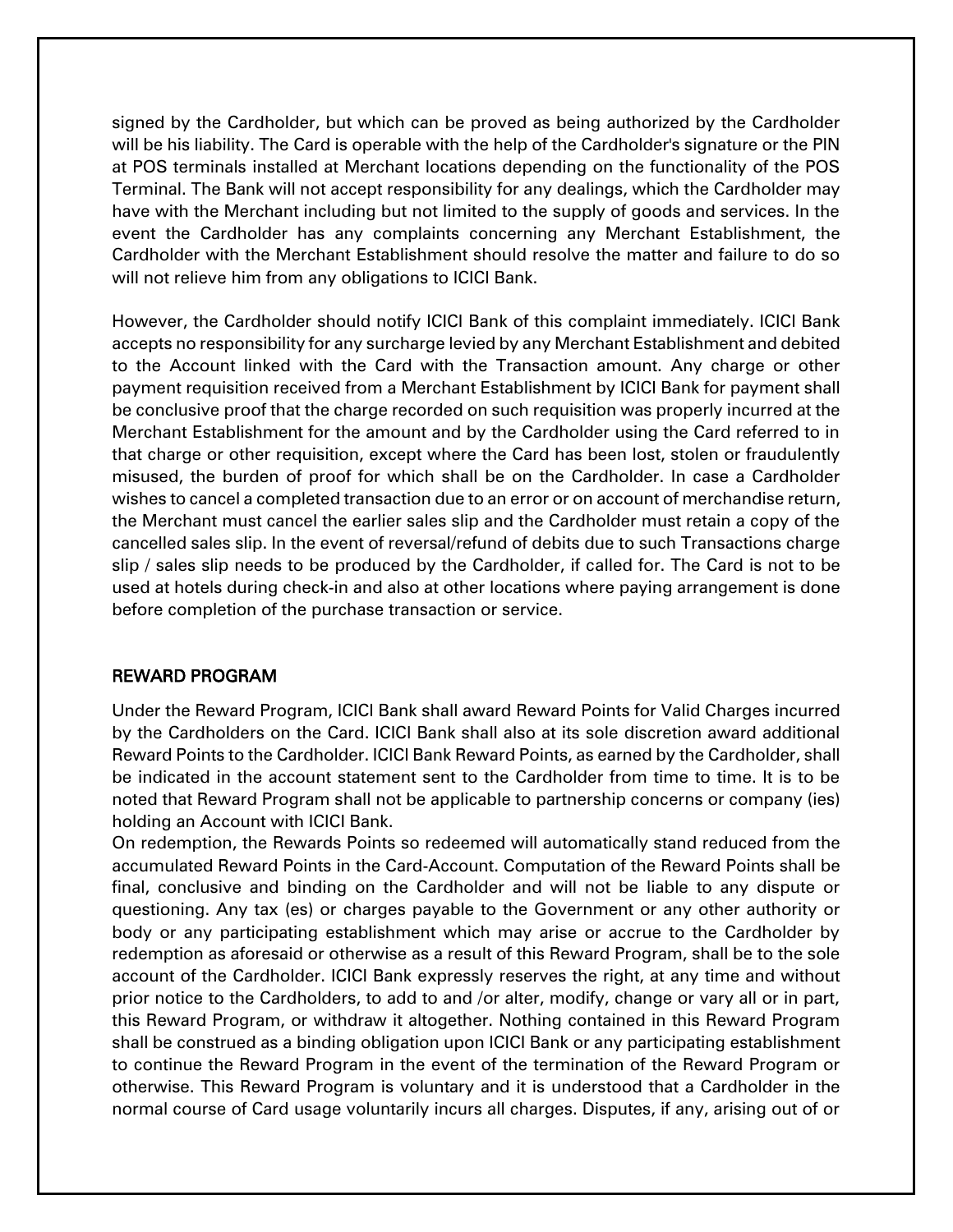in connection with, or as a result of this Reward Program or otherwise shall be subject to the exclusive jurisdiction of the competent courts/tribunals in Mumbai only. ICICI Bank reserves the right to nullify the Reward Points in case of ICICI Bank induced closure of the Account or the termination / cancellation of the Card.

# GLOBAL CARDHOLDER ASSISTANCE SERVICES (VISA/MASTERCARD) GLOBAL EMERGENCY ASSISTANCE HELPLINES)

The multi-lingual VISA/MASTERCARD Emergency Assistance Services Programme offers worldwide emergency referral assistance to VISA/MASTERCARD Cardholders when traveling overseas. These include a wide range of legal, medical and other services. The communications and arrangements of services of the emergency assistance programme are provided by a third party service provider and are paid for by VISA/MASTERCARD International and the Cardholder is responsible for the cost of any and all medical, legal or other services used. Assistance is provided on a best effort basis and may not be available due to problems of time, distance or locations. The medical and/or legal professionals suggested and/or designated by VISA/MASTERCARD International are not employees of VISA/MASTERCARD International and, therefore, they are not responsible for the availability, use, acts, omissions or results of any medical, legal or transportation service. The Bank does not accept any responsibility for the arrangement or the use of such services.

# EXCLUSION FROM LIABILITY

In consideration of Bank providing the Cardholder with the facility of Card, the Cardholder hereby agrees to indemnify and keep ICICI Bank and /or its employees indemnified from and against all actions, claims, demands, proceedings, losses, damages, costs, charges and expenses whatsoever which ICICI Bank may at any time incur, sustain, suffer or be put to as a consequence of or by reason of or arising out of providing the Cardholder the said facility of the Card or by reason of ICICI Bank's acting in good faith and taking or refusing to take or omitting to take action on the Cardholder's instructions, and in particular arising directly or indirectly out of the negligence, mistake or misconduct of the Cardholder; breach or noncompliance of the Terms and the terms and conditions pertaining to the Account and/or fraud or dishonesty relating to any Transaction by the Cardholder or his employee or agents. The Cardholder shall indemnify and hold harmless ICICI Bank from any and all consequences arising from the Cardholder not complying with the Exchange Control Regulations of the RBI, breach of Foreign Exchange Management Act (FEMA) and the rules and regulations made there under and/or any other Act/Authority. The Cardholder shall also indemnify ICICI Bank fully against any loss on account of misplacement by the courier or loss-in-transit of the Card/PIN. Without prejudice to the foregoing, ICICI Bank shall be under no liability whatsoever to the Cardholder in respect of any loss or damage arising directly or indirectly out of: Any defect in quality of goods or services supplied. The refusal of any person to honor to accept a Card. The malfunction of any computer terminal/ system not within ICICI Bank's control. Effecting Transaction instructions other than by a Cardholder. Handing over of the Card by the Cardholder to anybody other than the designated employees of ICICI Bank at ICICI Bank's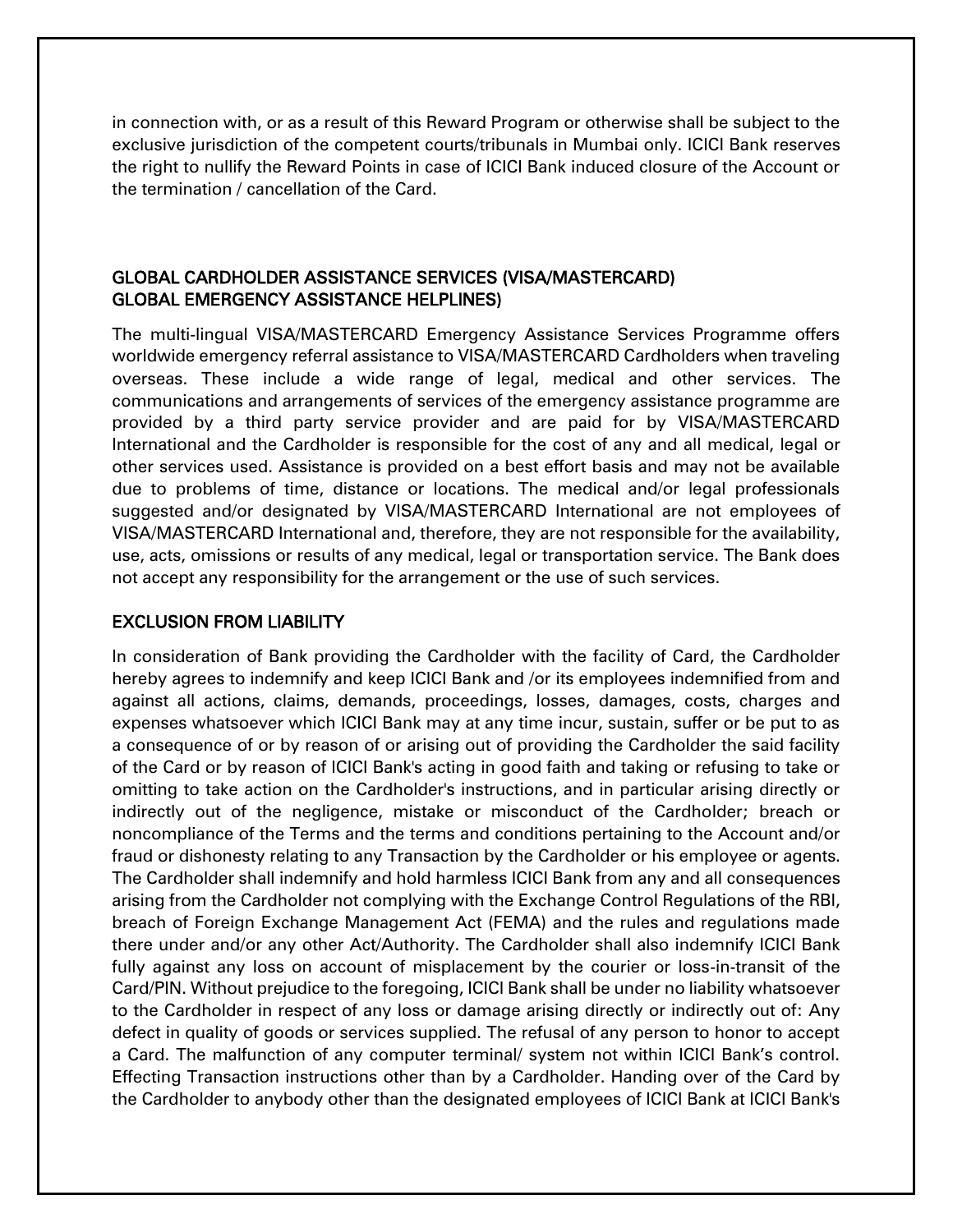premises. The exercise by ICICI Bank of its right to demand and procure the surrender of the Card prior to the expiry date exposed on its face, whether such demand and surrender is made and/or procured by ICICI Bank. The exercise by ICICI Bank of its right to terminate any Card.

Any injury to the credit, character and reputation of the Cardholder alleged to have been caused by the re-possession of the Card and/or, any request for its return or the refusal of any Merchant Establishment to honor or accept the Card. Any misstatement, misrepresentation, error or omission in any details disclosed by ICICI Bank except as otherwise required by law, if ICICI Bank receives any process, summons, order, injunction, execution distrait, levy lien, information or notice which ICICI Bank in good faith believes/ calls into question the Cardholder's ability, or the ability of someone purporting to be authorized by the Cardholder, to transact on the Card, ICICI Bank may, at its option and without liability to the Cardholder or such other person, decline to allow the Cardholder to obtain any portion of his funds, or may pay such funds over to an appropriate authority and take any other steps required by applicable law. ICICI Bank reserves the right to deduct from the Cardholder's Account a reasonable service charge and any expenses it incurs, including without limitation reasonable legal fees, due to legal action involving the Cardholder's Card. Any statement made by any person requesting the return of the Card or any act performed by any person in conjunction; In the event a demand or claim for settlement of outstanding dues from the Cardholder is made, either by ICICI Bank or any person acting on behalf of ICICI Bank, the Cardholder agrees and acknowledges that such demand or claim shall not amount to be an act of defamation or an act prejudicial to or reflecting upon the character of the Cardholder, in any manner. The Cardholder agrees to indemnify ICICI Bank for any machine/mechanical error/failure. However, ICICI Bank shall be liable for all direct losses incurred by the Cardholder, caused due to a technical error/ malfunction, which is directly within ICICI Bank's control. However, ICICI Bank shall not be liable for any loss caused due to a technical breakdown of the payment system if the same was recognizable by the Cardholder by a message on the display of the device or was otherwise known/ communicated. The liability of ICICI Bank in cases of nonexecution1 or defective execution of the Transaction shall be limited to the principal value of the Transaction and the interest thereof, if any, subject to ICICI Bank's policies and applicable law/s.

# ADDITION/WITHDRAWAL OF FACILITIES:

ICICI Bank may, at its discretion, make available to the Cardholder more services on the Card, ATMs, POS Terminals, Internet or otherwise and/or other devices through Shared Networks for the Cardholder's convenience and use. All fees and charges related to Transactions done by the Cardholder at these devices, as determined by ICICI Bank from time to time will be recovered by a debit to the Account linked with the Card. The Cardholder understands and agrees that the Shared Networks may provide different functionalities and service offerings and different charges for different services. ICICI Bank shall also, in its sole discretion, at any time, without notice to the Cardholder, be entitled to withdraw, discontinue, cancel, suspend/or terminate the facility to use the Card and/or services related to it, at ATMs / POS Terminal/Internet / other devices within/outside India and shall not be liable to the Cardholder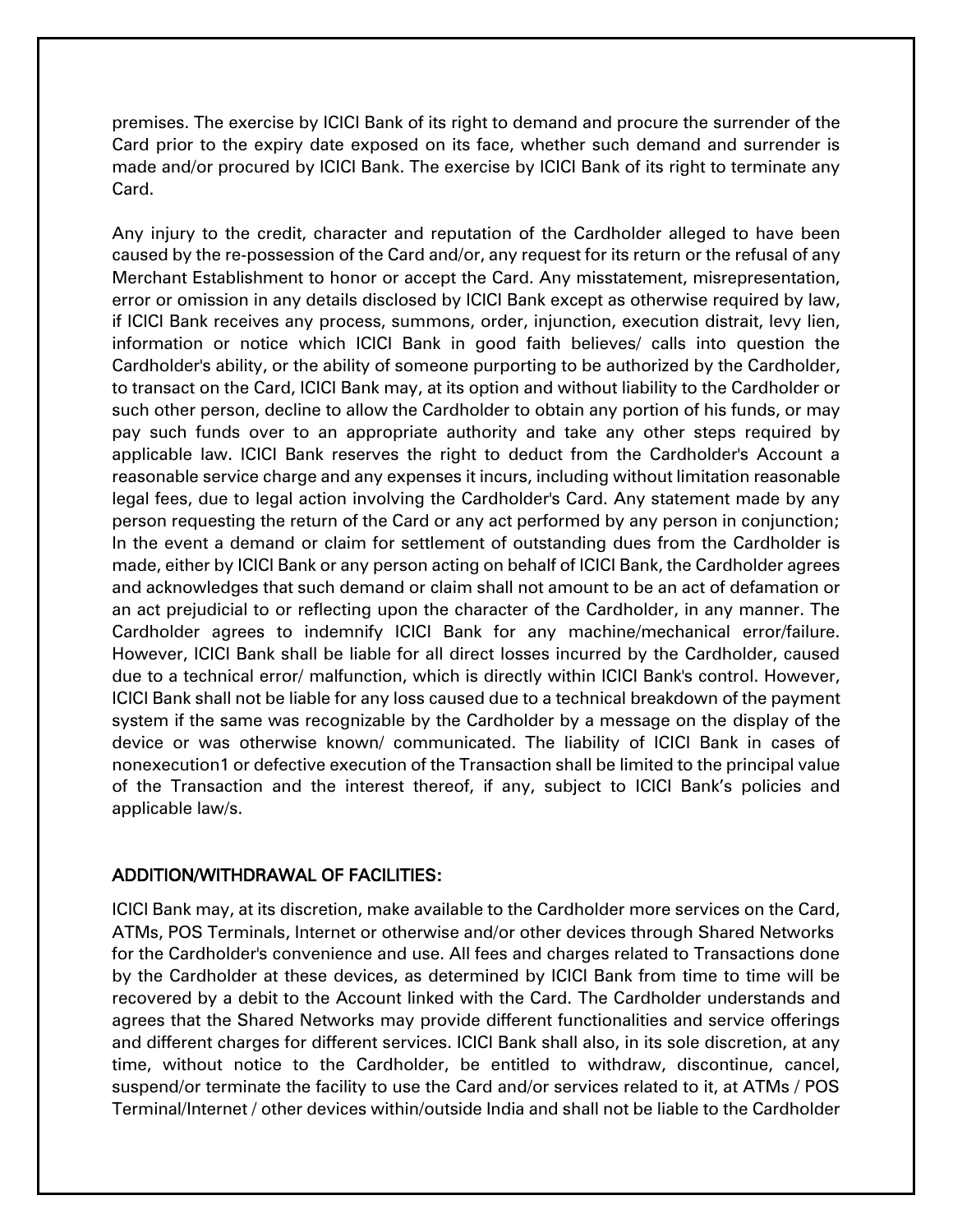for any loss or damage suffered by him resulting in any way from such suspension or termination.

#### DISCLOSURES:

The Cardholder hereby agrees that in case the Cardholder commits a default in payment or repayment of any amount due on the Card, ICICI Bank and/or the Reserve Bank of India (RBI) will have an unqualified right to disclose or publish the details of the default including the name of the Cardholder and/or its directors/partners/ co-applicants, as applicable, as defaulters in such manner and through such media as ICICI Bank or RBI in their absolute discretion may think fit. The Cardholder hereby authorizes ICICI Bank to exchange, share or part with all the information relating to the Cardholder's details and repayment history information and all information pertaining to and contained in the Terms or as expressed in the application made for the Card to its Affiliates/ banks / financial institutions/ credit bureaus / agencies / statutory bodies as may be required and undertakes not to hold ICICI Bank/its Affiliates/the other group companies of ICICI Bank Group and their agents liable for use of the aforesaid information.

#### FEES AND CHARGES:

The annual fees for the Card will be debited to the Primary Account linked with the Card on application/renewal at the Bank's prevailing rate. The fees are not refundable. The Cardholder shall maintain at all times such minimum balance in the Account, as ICICI Bank may stipulate from time to time. ICICI Bank reserves the right at any time to charge the Cardholder for the issue or reissue of a Card and/or any fees/charges for the transactions carried out by the Cardholder on the Card. Any government charges, duty or debits, or tax payable as a result of the use of the Card shall be the Cardholder's responsibility and if imposed upon ICICI Bank (either directly or indirectly), ICICI Bank shall debit such charges, duty or tax against the Account. In addition, operators of Shared Networks may impose an additional charge for each use of their ATM/ POS Terminal/other device, and any such charge along with other applicable fees/charges will be deducted from the Cardholder's Account. There will be separate service charges levied for such facilities as may be announced by the Bank from time to time and deducted from the Cardholder's Account. In the situation that the Account does not have sufficient funds to deduct such fees, the Bank reserves the right to deny any further Transactions. In case of Accounts classified as overdrawn Accounts, the Cardholder will have to rectify the Account balance position immediately. In every such situation where the Account gets overdrawn, a flat charge could be levied in addition to the interest to be charged on the debit balance in the Account. This charge will be determined by the Bank and will be announced from time to time. In the event of an Account being overdrawn due to Card Transactions, the Bank reserves the right to setoff this amount against any credit lying from any of the Cardholder's other Accounts held jointly or singly without giving any notice.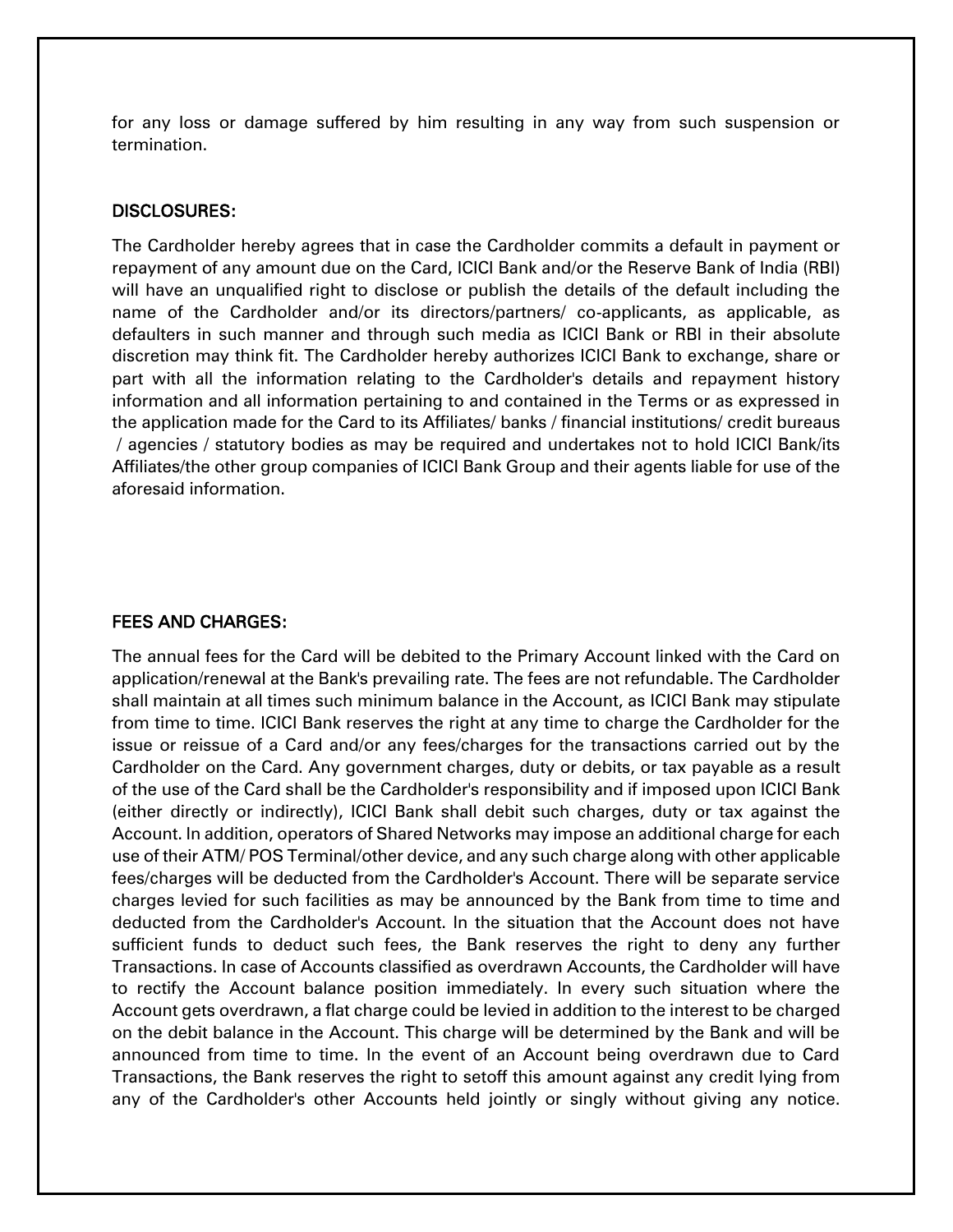Nothing in the Terms shall affect the Bank's right of setoff, transfer and application of monies at law or pursuant to any other agreement from time to time subsisting between the Bank and Cardholder. The Cardholder also authorizes ICICI Bank to deduct from his Account, and indemnifies ICICI Bank against any expenses it may incur in collecting money owed to it by the Cardholder in connection with the Card. (including without limitation reasonable legal fees).

ICICI Bank may, at its discretion levy penal charges for non-maintenance of the minimum balance. In addition to the minimum balance stipulation ICICI Bank may levy service and other charges for use of the Card, which will be notified to the Cardholder from time to time. In the case of transactions entered into by the Cardholder through his internationally valid Debit Card, the equivalent in the currency in which the Cardholder's Account is held, along with processing charges, conversion charges, fees if any charged as per VISA/MASTERCARD regulations, any other service charges for such transactions shall be debited to the Account linked with the Card held at ICICI Bank in India. The Cardholder authorizes ICICI Bank to recover all charges related to the Card as determined by ICICI Bank from time to time by debiting the Account linked with the Card. Details of the applicable fees and charges as stipulated by ICICI Bank will be displayed on the website and / or at the branches. Please refer Annexure IV for details on the tariff applicable as on date.

#### DISPUTES:

ICICI Bank accepts no responsibility for refusal by any Merchant Establishment to accept and/or honor the Card. In case of dispute pertaining to a Transaction with a Merchant Establishment a charge/sales lip with the signature of the Cardholder together with the Card number noted thereon shall be conclusive evidence as between ICICI Bank and the Cardholder as to the extent of liability incurred by the Cardholder and ICICI Bank shall not be required to ensure that the Cardholder has duly received the goods purchased/to be purchased or has duly received the service availed/to be availed to the Cardholder's satisfaction. In case the Cardholder has any dispute in respect of any charge indicated in the Account Statement, the Cardholder shall advise details to ICICI Bank within 15 days of the Account Statement date failing which it will be construed that all charges are acceptable and in order. ICICI Bank may at its sole discretion accept any disputes on charges older than 15 days. ICICI Bank shall make bonafide and reasonable efforts to resolve an aggrieved Cardholder's disagreement with the applicable charge indicated in the Account Statement within two months of receipt of the notice of disagreement. If after such effort ICICI Bank determines that the charge indicated is correct then it shall communicate the same to the Cardholder along with details including a copy of the Sales Slip or payment requisition. Any dispute in respect of a Shared Network ATM Transaction will be resolved as per VISA/MASTERCARD regulations. ICICI Bank does not accept responsibility for any dealings the Cardholder may have with Shared Networks. In the event the Cardholder has any complaints concerning any Shared Network ATM, the Cardholder with the Shared Network should resolve the matter, and failure to do so will not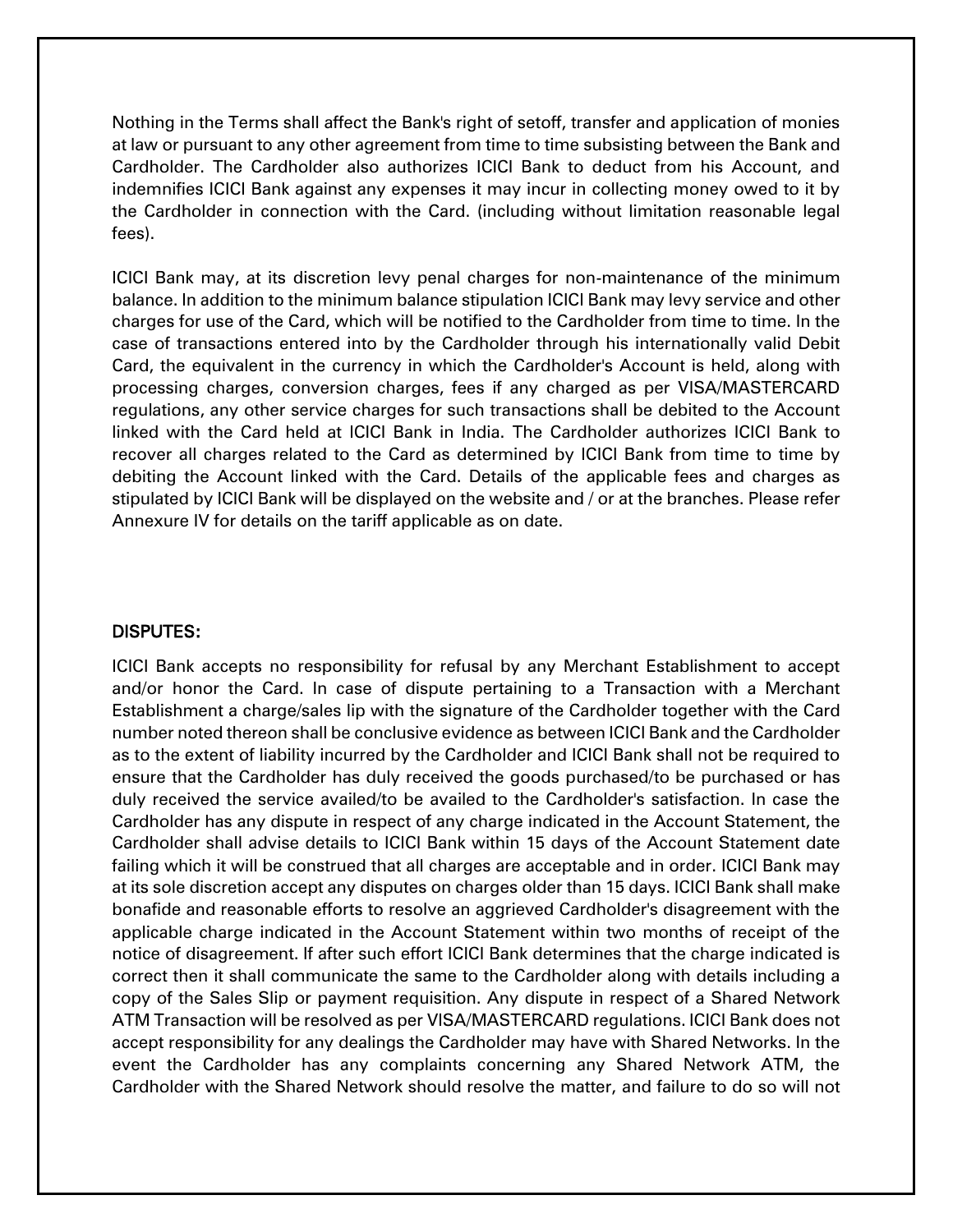relieve him from any obligations to ICICI Bank. However, the Cardholder should notify ICICI Bank of the complaint immediately.

#### QUALITY OF GOODS AND SERVICES:

ICICI Bank shall not in any way be responsible for merchandise, merchandise warranty or services purchased, or availed of by the Cardholder from Merchant Establishments, including on account of delay in delivery, non-delivery, non-receipt of goods or receipt of defective goods by the Cardholder. It must be distinctly understood that the Debit Card is purely a facility to the Cardholder to purchase goods and/or avail of services, ICICI Bank holds out no warranty or makes no representation about quality, delivery or otherwise of the merchandise. The Card Member with the Merchant Establishment must resolve any dispute or claim regarding the merchandise. The existence of the claim or dispute shall not relieve the Card Member of his/her obligation to pay all the Charges due to ICICI Bank and the Card Member agrees to pay promptly such charges.

# GOVERNING LAW AND JURISDICTION:

ICICI Bank and Cardholder agree that any legal action or proceedings arising out of Terms shall be brought in the courts or tribunals at Mumbai in India and irrevocably submitting themselves to the jurisdiction of that court or tribunal. ICICI Bank may, however, in its absolute discretion commence any legal or proceedings arising out of these Terms and Conditions in any other court, tribunal or other appropriate forum, and the Cardholder hereby consents to the jurisdiction. These Terms shall be governed by and construed in accordance with the laws of India.

# NOTIFICATION OF CHANGES:

ICICI Bank shall have the absolute discretion to amend or supplement any of the Terms, features and benefits offered on the Card including, without limitation to, changes which affect interest charges or rates and methods of calculation at any time. The Cardholder shall be liable for all charges incurred and all other obligations under these revised Terms until all amounts under the Card are repaid in full. ICICI Bank may communicate the amended Terms by hosting the same on the ICICI Bank's website or in any other manner as decided by ICICI Bank from time to time. The Customer shall be responsible for regularly reviewing these Terms and Conditions including amendments thereto as may be posted on ICICI Bank's website. In the event the Cardholder, as a consequence of the change in the Terms, desires to discontinue the Card he may do so within a period of two months from the date of communication/ uploading of the amended Terms on the ICICI Bank's website. However, he shall be deemed to have accepted the amended Terms by continuing to use the Card post notification of such amended Terms. Any change in the Terms and Conditions shall be communicated to the Card Member, in the manner as aforesaid, one month prior to the date of their implementation.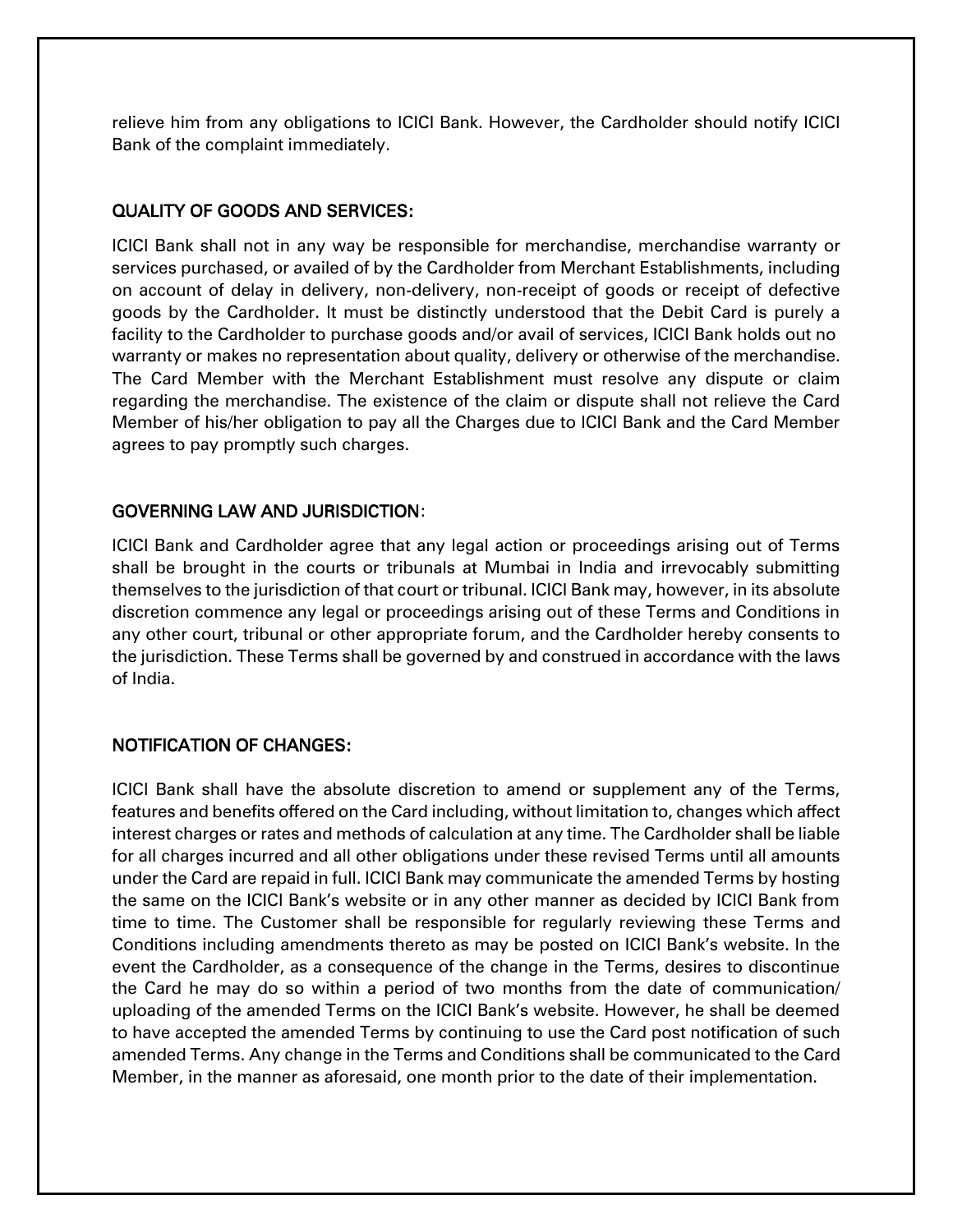#### ANNEXURE I I

# DEBIT CARD FOR CURRENT ACCOUNT CORPORATE CARE AND CORPORATE INTERNET BANKING

Corporate Internet Banking: The Cardholder agrees that the Cardholder will need to use the Login id and Password ("Login Id" and "Password" refers to the 16 digit debit card number and the four digit PIN) issued to the Cardholder to access the Corporate Internet Banking website. The Cardholder can use the Card for viewing information/ transactions of the Account(s). The Cardholder agrees that he shall comply with the terms and conditions for the usage of the Corporate Internet Banking. Corporate Care Services: The Cardholder can use the Login id and Password to access the Corporate Care Services. The Cardholder agrees that the Card will be used to access ICICI Bank's Corporate Care Services for seeking the Account related information and performing transactions. The Cardholder agrees that he shall be able to perform transactions through the Corporate Care Services only on acceptance of the application for the said Service by ICICI Bank and subject to the terms and conditions for the Corporate Care Service. By availing the Corporate Care Services and the Corporate Internet Banking Services, the Cardholder shall be governed by the respective terms and conditions pertaining to the said services, which terms and conditions shall be in addition to and not in derogation of the Terms and the terms and conditions relating to current account of the Cardholder. Inquiry Card The expression "Card" for the purposes of Account shall include Inquiry card issued to the authorized signatories of the Account who may/may not have applied for Cards or Corporate Care Services specifically. Inquiry card is issued by ICICI Bank for the purpose of providing view access to the Account information at ATM, Corporate Internet Banking and Corporate Care Services and cannot be used for performing any transactions including ATM and POS transactions. However, the authorized signatories may apply to ICICI Bank requesting for upgradation of the Inquiry card so as to include transaction access. ICICI Bank shall at its sole discretion decide whether it should provide the said Cardholder with transaction access on the Inquiry card. Upon receiving such request and the required documents to its satisfaction, ICICI Bank may provide with a transaction/usage limit, to the extent it may deem fit, on the Inquiry card.

#### Debit Card issued to proprietorship

- The Debit/ATM Card issued to the sole proprietor shall have a Password allotted to it by ICICI Bank The limit on withdrawals per Debit/ATM Card per day will be as specified by ICICI Bank from time to time.
- The Customer hereby authorises ICICI Bank to mail/ courier the Debit/ATM Card to his or her attention and the Password for the Debit/ATM card to the address as registered with the Bank.
- The Customer acknowledges and agrees that inadequate protection of the Debit/ATM Card or any disclosure of the confidentiality of the Password is entirely at his or her risk, and all transactions conducted with use of the Password shall be to his or her sole liability.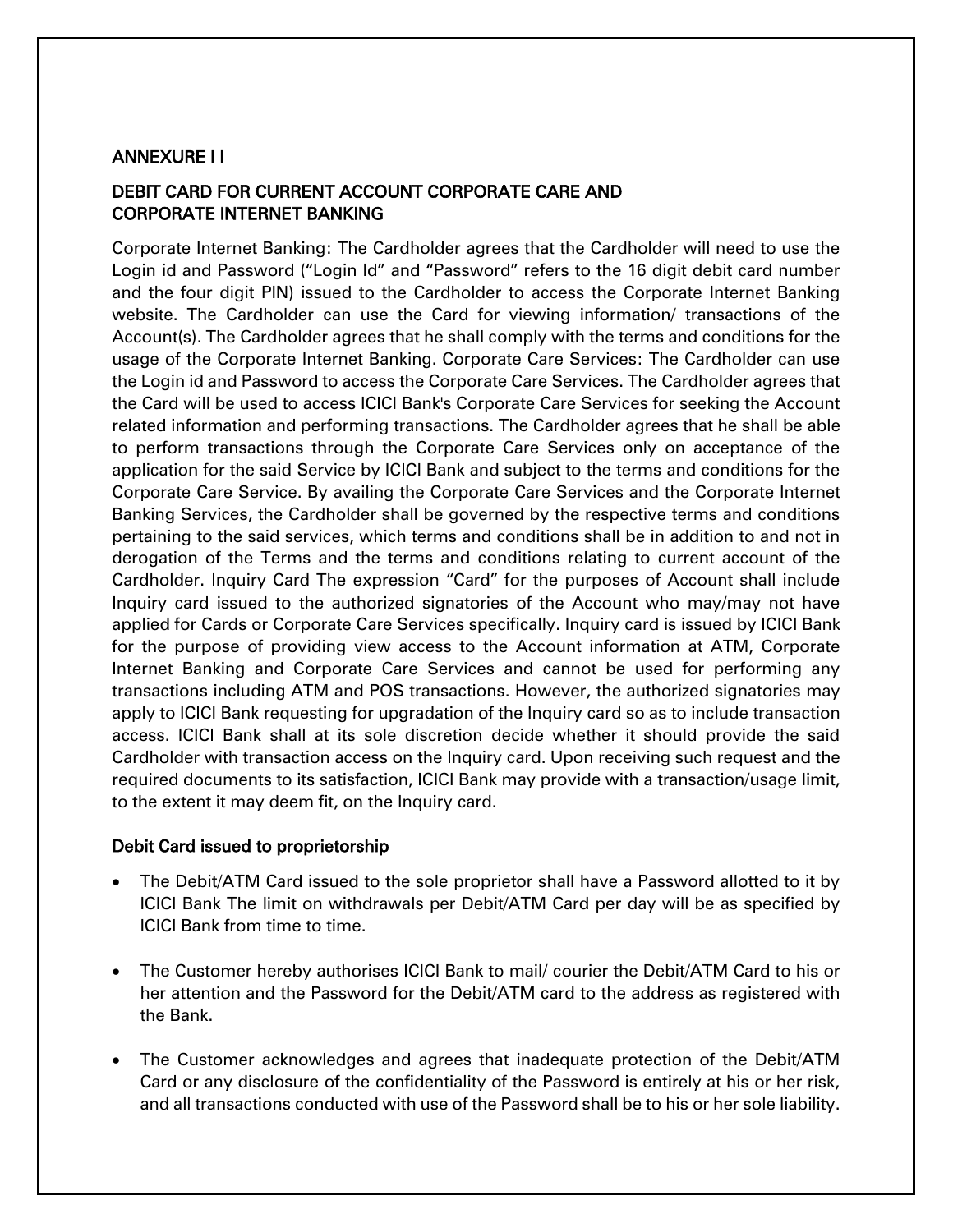The Customer shall not hold ICICI Bank liable for any unauthorised or fraudulent transactions done with the Debit/ATM Card allotted to him or her.

# Debit Card issued to Partnership

- The Users of Debit/ATM Card named by the partnership firm are hereby authorised to avail and use all the facilities offered by ICICI Bank in respect of such Debit/ ATM Card, irrespective of the fact that such Users are not authorised signatories or same/ similar transaction needs to be performed by any of the authorised signatories jointly or otherwise.
- The authorised partner(s) may apply to ICICI Bank for the facility of Debit/ATM Card for official purposes of the firm with respect to the Account, and to singly operate the Account of the firm with the Debit/ATM Card; and do all such acts, deeds and things necessary, and to execute all such documents as are necessary, in connection therewith, and to operate the said proposed account in the name of the firm, using the aforesaid facilities, and to accept and adhere to all the terms and conditions as are necessary and comply with all other formalities as prescribed by ICICI Bank in this regard.
- Such number of Debit/ATM Cards shall be issued by ICICI Bank to the firm as may be agreed to by ICICI Bank from time to time. Each Debit/ATM Card issued to the firm shall have a Password allotted to it by ICICI Bank. The limit on withdrawals per Debit/ATM Card per day will be as specified by ICICI Bank from time to time.
- The firm hereby authorises ICICI Bank to mail/ courier the Debit/ATM Card(s) to the attention of the partner(s) who applies for the Debit/ATM Card facility, and the Password to the address of the firm as registered with ICICI Bank.
- The firm acknowledges and agrees that inadequate protection of the Debit/ATM Card(s) or any disclosure of the confidentiality of the Password is entirely at the firm's risk, and all transactions conducted with use of the Password shall be to the sole liability of the firm, and the firm shall not hold ICICI Bank liable for any unauthorised or fraudulent transactions done with the Debit/ATM Cards allotted to the firm. It shall be the firm's responsibility to distribute the Debit/ATM Cards and the Password to its authorised users, as mentioned above, and to maintain without any reference to ICICI Bank, its own records of the people who have been given Debit /ATM Cards from time to time.

#### ANNEXURE III

Cash withdrawal at Point-of-sale merchant terminals

These Terms and Conditions (the "Terms") apply to and regulate the cash at POS facility (the "Facility") provided by ICICI Bank and are in addition to and not in derogation of the Terms and Conditions governing the Debit Card facilities of ICICI Bank (the "Primary Terms and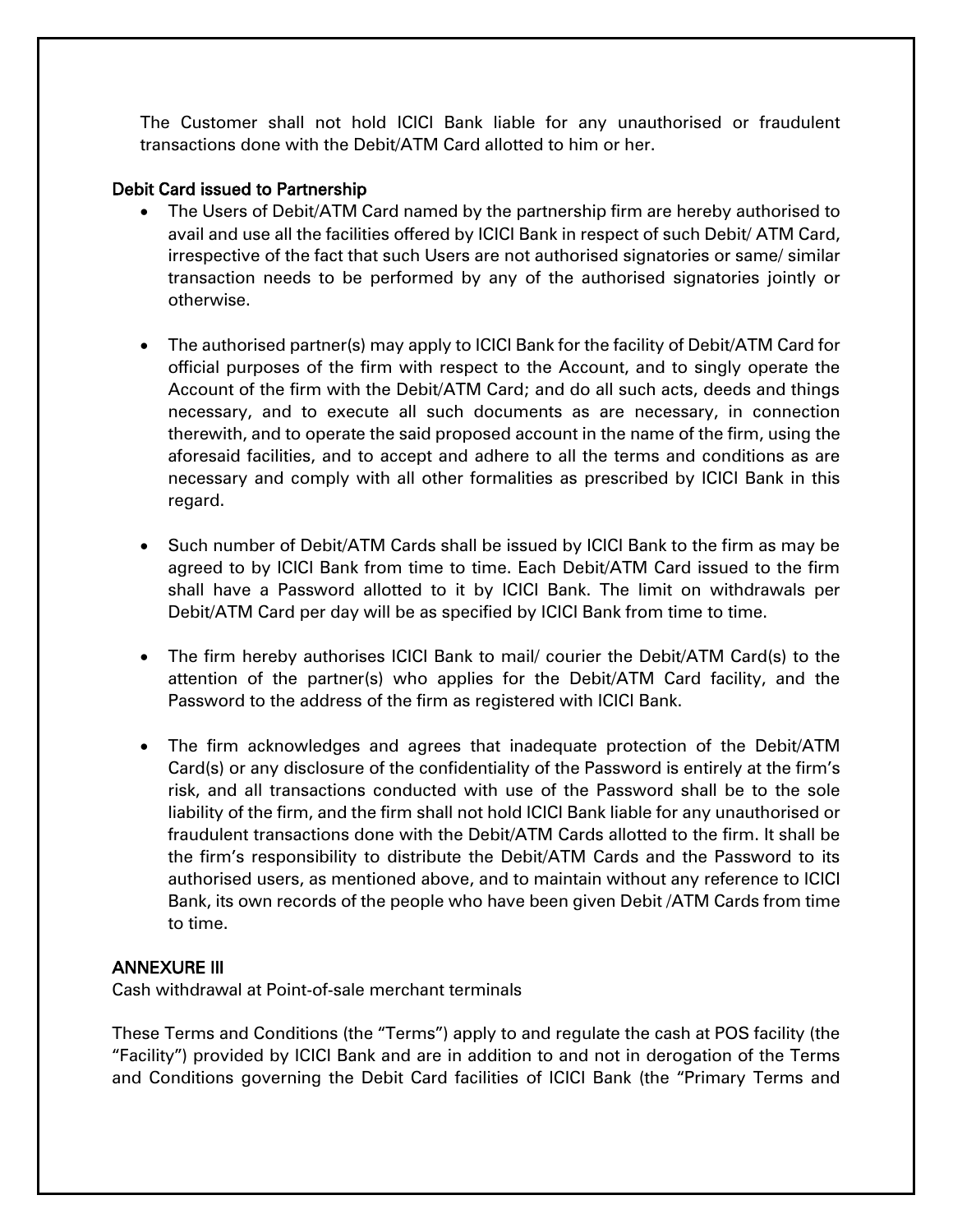Conditions") as available on www.icicibank.com. To the extent of any inconsistency between these Terms and the Primary Terms and Conditions, these Terms shall prevail.

Terms used in capitalised form, however not defined herein under shall have the meaning assigned to them under the Primary Terms and Conditions.

#### I Definitions:

For the purposes of these Terms, the following terms shall have the meaning assigned to them herein under:

"Cash Amount" refers to the amount of cash withdrawn by the Cardholder in accordance with the Facility

"Cash Transaction" refers to the transactions made by the Cardholder for withdrawal of cash from a POS terminal, in accordance with the Facility

"Cash Withdrawal Limit" refers to the maximum limit of cash which can be withdrawn from a POS Terminal through the usage of Card, by the Cardholder in a day, in accordance with the **Facility** 

"Charge Slip" refers to the physical record confirming the Cash Transaction made by the Cardholder, which is generated by the POS Terminal.

"Fee" refers to the charges levied on the usage of the Facility provided by ICICI Bank to the Cardholder.

"Purchase Transaction" refers to the Transactions made by the Cardholder for making a purchase at a Merchant Establishment and paying for such purchase by using his Card at a POS Terminal

#### II Terms of the Facility:

(a) The Facility is available to the Cardholders for Cash Transactions made at POS Terminals at select Merchant Establishments that are located in India, and o er the said Facility.

(b) The Cardholder shall specifically request for such cash withdrawal at the Merchant Establishment that ers the Facility. The Cardholder shall sign 2 copies of the Charge Slip generated by the POS Terminal, which, shall each display the Purchase Transaction and Cash Transaction separately in case the said Facility is availed by the Cardholder along with a Purchase Transaction. In the absence of any Purchase Transaction, the Charge Slip shall contain only the details of the Cash Transaction. There shall be two (2) copies of the Charge Slip that shall be generated for every Cash Transaction. The Cardholder shall sign both such copies of the Charge Slip. The Cardholder shall retain his copy of the Charge Slip and return the Merchant's copy of the Charge Slip to the Merchant Establishment. The Cardholder's signature on the Charge Slip constitutes the Cardholder's consent to the said Transaction and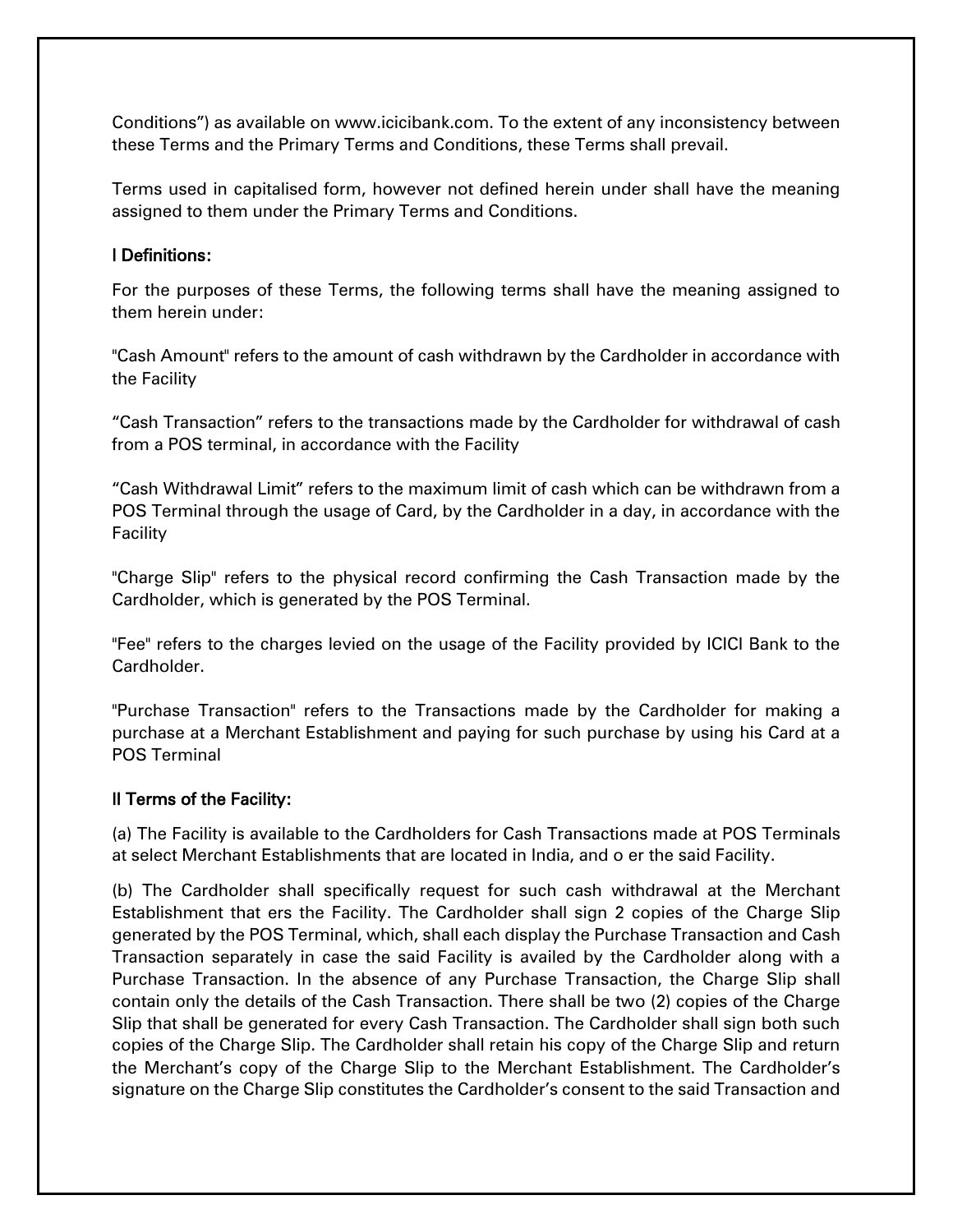the applicable Terms. ICICI Bank reserves the right to approve/reject a Cash or Purchase Transaction made at the POS Terminal by the Cardholder. Any payment requisition received from a Merchant Establishment by ICICI Bank for payment under the said Facility, shall be conclusive proof that the payment recorded was properly incurred at the Merchant Establishment for the said amount and by the Cardholder using the Card, except where the Card has been lost, stolen or fraudulently misused, the burden of proof for which shall be on the Cardholder.

(c) The Cash Withdrawal Limit, under the said Facility is ₹1000/- (Rupees thousand only) per day, irrespective of the credit balance in the Account(s). It is not mandatory for the Cardholder to make a Purchase Transaction at the Merchant Establishment, to make a Cash Transaction under the said Facility.

(d)ICICI Bank shall charge the Cardholder a Fee for every Cash Transaction made under the said Facility. Details regarding the said Fee are available on the section on "Fees & Charges" available at our branches and on our website https://www.icicibank.com/servicecharges/service-charges.page ICICI Bank reserves the right to modify/change the Fee that shall be charged to the Cardholder for the said Facility, at its own discretion.

(e) The Cardholder agrees to not attempt to withdraw cash under the said Facility, using his/her Card, unless sufficient funds are available in his/her Account. The onus of ensuring adequate Account balances is entirely on the Cardholder

(f) ICICI Bank reserves the discretion to decline any Cash Transaction made by the Cardholder under the said Facility, originating from a Merchant Establishment located outside India, without assigning any reason.

(g) Neither ICICI Bank nor its Affiliates shall be liable for any unauthorized Cash Withdrawal Transactions at POS Terminal.

(h) ICICI Bank reserves the right, at its own discretion, to modify/change/alter the Terms of the said Facility, without any prior notice and continued usage of the Facility by the Cardholder shall amount to deemed acceptance by the Cardholder of such modified/revised Terms.

(i) ICICI Bank shall not be liable for any error in the Transaction made by the Merchant Establishment. The Cardholder should resolve the matter with the Merchant Establishment and failure to do so shall not relieve him from any obligations to ICICI Bank. However, the Cardholder should notify ICICI Bank of this complaint immediately.

# Annexure IV

Applicable tariff to be charged from time to time

| Joining Fee | ₹499/- plus GST for Coral/Coral Business/Expressions/ Expressions<br><b>Business Debit</b> |
|-------------|--------------------------------------------------------------------------------------------|
|             | ₹ 599/- plus GST for Coral Paywave Debit Card                                              |
|             | ₹ 999/- plus GST for Rubyx/Expressions DMRC Debit Card                                     |
|             | ₹ 1999/- plus GST for Sapphiro/Sapphiro Business Debit Card                                |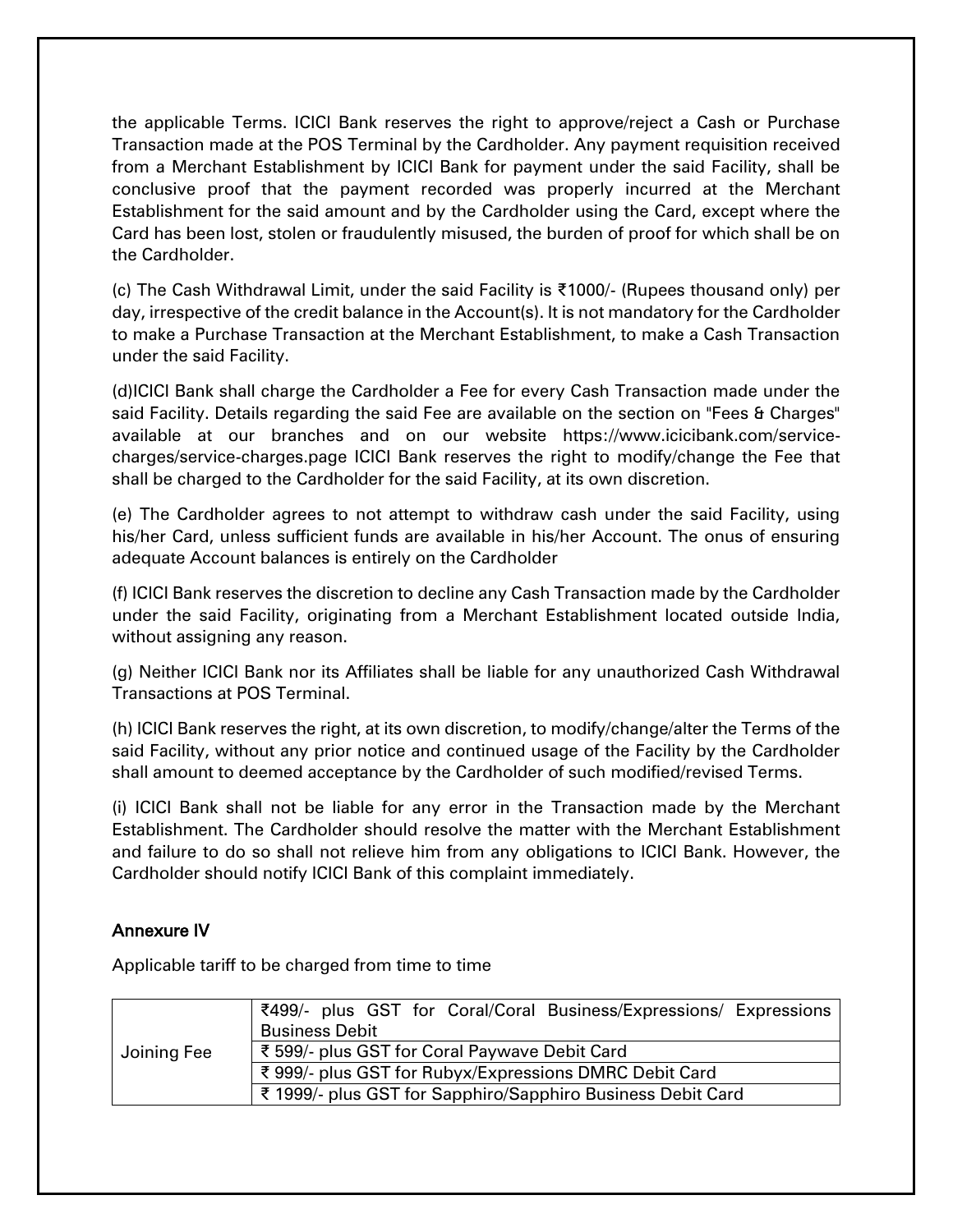|                                                            | ₹ 299/- plus GST for Unifare Debit Card                                                                     |
|------------------------------------------------------------|-------------------------------------------------------------------------------------------------------------|
|                                                            | ₹ 249/- plus GST for Coral+ Debit Card                                                                      |
|                                                            | ₹799/- plus GST for Expressions Coral/ Expressions Coral Business Debit                                     |
|                                                            | Card                                                                                                        |
|                                                            | ₹ 4999/- plus GST for Expressions Sapphiro Debit Card                                                       |
|                                                            | ₹ 150/- + GST as applicable for first card holder                                                           |
| Annual Fee*                                                | (For Gramin locations ₹ 99/- + GST)                                                                         |
|                                                            | ₹ 150/- + GST as applicable for Second card holder                                                          |
|                                                            | (For Gramin locations ₹ 99/- + GST                                                                          |
|                                                            | ₹ 250/- + GST as applicable for each Business Banking Debit Card mapped                                     |
|                                                            | to Current Account                                                                                          |
|                                                            | ₹ 499/- + GST for Coral/Coral Business/ Expressions/ Expressions Business                                   |
|                                                            | Debit Card from 2nd year onwards                                                                            |
|                                                            | ₹ 599/- + GST for Coral Paywave Debit Card from 2nd year onwards                                            |
|                                                            | ₹ 749/- + GST for Rubyx Debit Card from 2nd year onwards                                                    |
|                                                            | ₹ 799/- + GST for Expressions Coral/ Expressions Coral Business Debit                                       |
|                                                            | Card                                                                                                        |
|                                                            | ₹ 299/- + GST for Unifare Debit Card from 2nd year onwards                                                  |
|                                                            | ₹ 999/- + GST for Expressions DMRC Debit Card from 2nd year onwards                                         |
|                                                            | ₹ 1499/- + GST for Sapphiro/ Sapphiro Business Debit Card from 2nd year                                     |
|                                                            | onwards                                                                                                     |
|                                                            | ₹ 4999/- + GST for Expressions Sapphiro Debit Card from 2nd year onwards                                    |
| Monthly Fee*                                               | ₹ 249/- + GST for Coral+ (Plus) Debit Card                                                                  |
| Cancellation                                               | ₹ 249/- + GST for Coral+ (Plus) Debit Card, one-time fee applicable only if                                 |
| Fee                                                        | customer makes a request to cancel the card within 6 months of card                                         |
|                                                            | issuance                                                                                                    |
| Card                                                       | ₹ 200/- + GST                                                                                               |
| Replacement                                                |                                                                                                             |
| Fee                                                        |                                                                                                             |
|                                                            | First 3 transactions (inclusive of financial and non-financial) in 6 metro                                  |
| <b>ATM Cash</b><br>charges from<br>non-ICICI Bank<br>ATM** | locations (Mumbai, New Delhi, Chennai, Kolkata, Bengaluru<br>and                                            |
|                                                            | Hyderabad) in a month - Free<br>First 5 transactions (inclusive of financial and non-financial)in all other |
|                                                            | locations in a month - Free                                                                                 |
|                                                            | Maximum of 5 trxns free in a month with a cap of 3 free trxns in 6 metro                                    |
|                                                            | locations Thereafter, ₹20 (exclusive of GST) per financial transaction and ₹                                |
|                                                            | 8.50 (exclusive of GST) per non-financial transaction)                                                      |
|                                                            | First 5 transactions (inclusive of financial and non-financial) in a month Free                             |
| ATM charges                                                | Thereafter, ₹20 (exclusive of GST) per financial transaction and ₹8.50                                      |
| from ICICI Bank                                            | (exclusive of GST) per non-financial transaction All transactions are free for                              |
| <b>ATMs</b>                                                | <b>Current Account holders</b>                                                                              |
| <b>ATM</b>                                                 |                                                                                                             |
| withdrawal                                                 |                                                                                                             |
| charges from                                               | ₹ 125/- + 3.5% Currency Conversion Charges + GST as applicable                                              |
| <b>ATMs outside</b>                                        |                                                                                                             |
| India                                                      |                                                                                                             |
| <b>Balance</b>                                             |                                                                                                             |
| enquiry                                                    | ₹ 25/- + GST as applicable                                                                                  |
| charges from                                               |                                                                                                             |